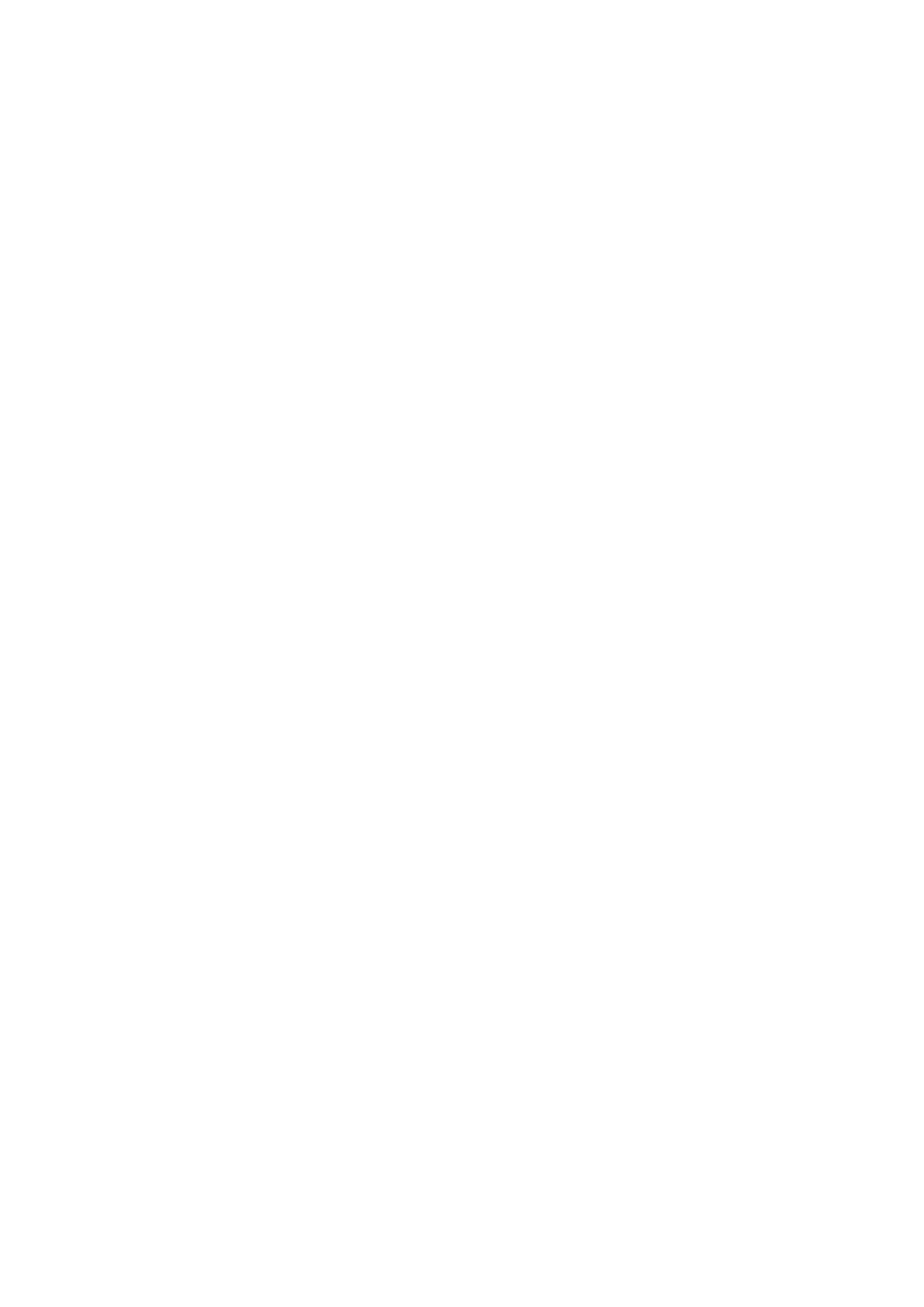## **In the case of Perovy v. Russia,**

The European Court of Human Rights (Third Section), sitting as a Chamber composed of:

Paul Lemmens, *President,* Georgios A. Serghides, Helen Keller, Dmitry Dedov, Alena Poláčková, Lorraine Schembri Orland, Ana Maria Guerra Martins, *judges,*

and Olga Chernishova, *Deputy Section Registrar,*

Having regard to:

the application (no. 47429/09) against the Russian Federation lodged with the Court under Article 34 of the Convention for the Protection of Human Rights and Fundamental Freedoms ("the Convention") by three Russian nationals, Ms Galina Anatolyevna Perova, Mr Aleksey Vladimirovich Perov, and Mr David Alekseyevich Perov ("the applicants"), on 26 August 2009;

the decision to give notice to the Russian Government ("the Government") of the complaints under Article 9 of the Convention and Article 2 of Protocol No. 1 to the Convention and to declare the remainder of the application inadmissible;

the parties' observations;

Having deliberated in private on 7 July and 22 September 2020,

Delivers the following judgment, which was adopted on the last-mentioned date:

# INTRODUCTION

1. The applicants in the present case are a married couple and their son, a seven-year-old first-year pupil at the time of the relevant events. They all belong to the Church of the Community of Christ and the boy's father is a priest in that church. The case concerns the Russian Orthodox rite of blessing of a classroom, which was organised by some of the parents of the boy's classmates and performed in a municipal school at the beginning of the new academic year by an Orthodox priest, the father of one of the pupils. All three applicants alleged a violation of their right to freedom of religion, while the first and second applicants, the pupil's parents, complained that their right to ensure their son's education in conformity with their own religious convictions had not been respected.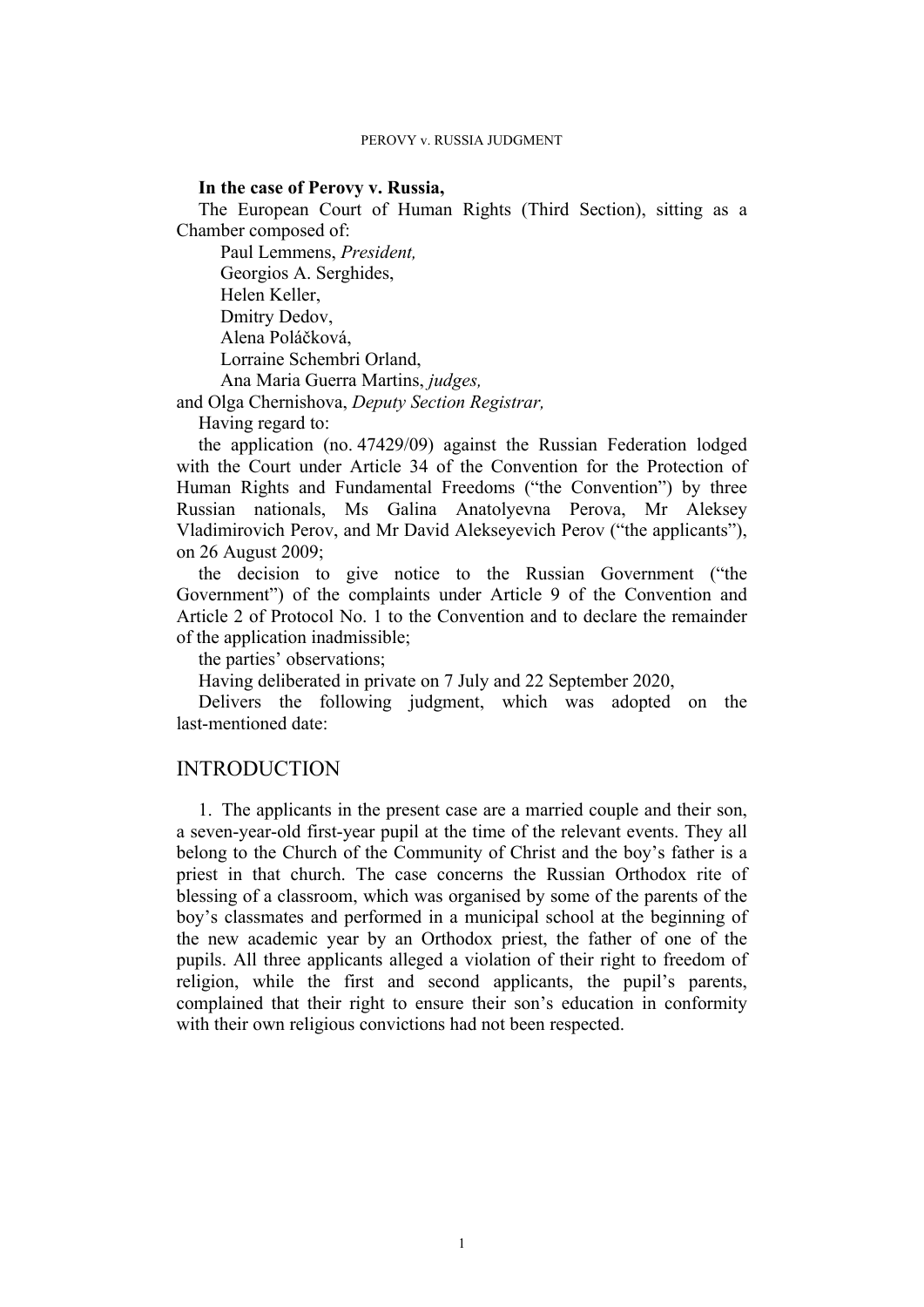# THE FACTS

2. The applicants' dates of birth appear in the annexed table. The applicants, who live in the settlement of Gribanovskiy in the Voronezh Region, were represented by Ms O. Gnezdilova, a lawyer practising in Voronezh.

3. The Government were represented by Mr G. Matyushkin, Representative of the Russian Federation to the European Court of Human Rights, and then by his successor in that office, Mr M. Galperin.

4. The facts of the case, as submitted by the parties, may be summarised as follows.

## I. BACKGROUND EVENTS

5. The first and second applicants are spouses. They are the parents of the third applicant. The second applicant is a priest (*cвященник*) of the Church of the Community of Christ.

6. In 2007, having reached the age of seven, the third applicant was enrolled in municipal school no. 3 of the settlement of Gribanovskiy ("the school"). The first applicant informed Ms S., the teacher in charge of the new intake ("the teacher"), that her son was being raised according to the teachings of the Church of the Community of Christ and not of the Russian Orthodox Church.

7. On Saturday 1 September 2007 the applicants attended a "first day of school" ceremony held at the school for the new intake of pupils. No regular classes were scheduled on that day.

8. After the ceremony, most of the parents of the third applicant's classmates stayed for a parent-teacher meeting with Ms S. The first and second applicants had to leave early to tend to their younger children and thus missed the meeting.

9. The participants in the parent-teacher meeting decided to invite Fr M., a priest of the Russian Orthodox Church and the father of one of the new pupils, to perform the rite of blessing (*освящение*) of the classroom. No attempts were made afterwards to notify parents who had been absent from the meeting of the decision.

## II. EVENTS OF 3 SEPTEMBER 2007

10. On the morning of Monday 3 September 2007, the day on which regular schooling was due to begin, the second applicant accompanied the third applicant to the school. Having greeted Ms S., he left at 7.50 a.m.

11. At 8.15 a.m. Fr M. began the rite of blessing in the presence of Ms S., the third applicant and eighteen other pupils, and the parents of some pupils. The teacher told Fr M. that one of the children was of a different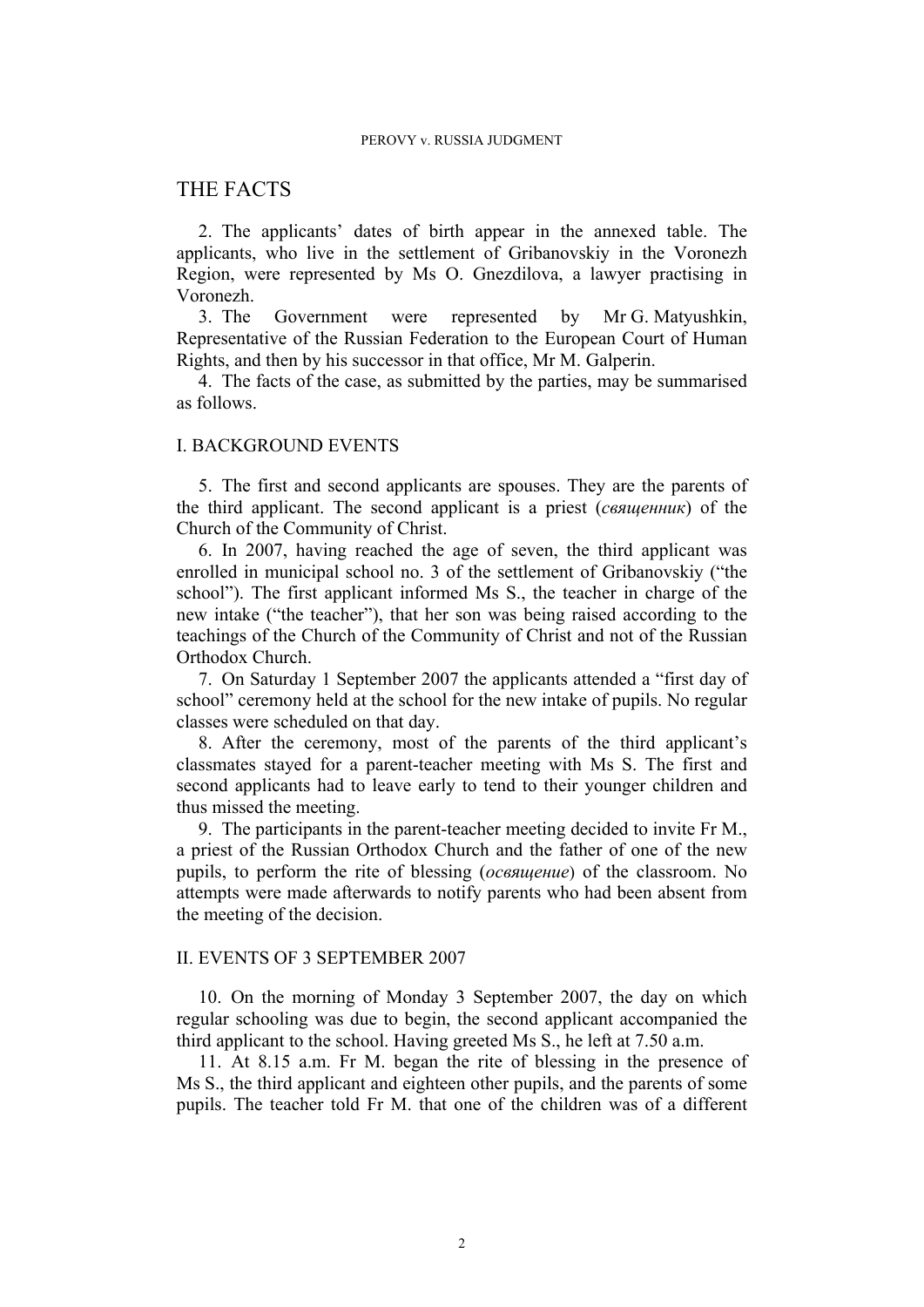faith, without disclosing the child's identity. Fr M. replied that there was no problem and that the boy could just be present during the rite.

12. Fr M., who was wearing a cassock, distributed small paper icons among the children and sang prayers in Church Slavonic. Candles were lit; Fr M. used a censer to burn incense and sprinkled the classroom with holy water. Certain children and adults made the sign of the cross as per the Russian Orthodox tradition. Fr M. then invited the children to kiss a crucifix; they did so in turns.

13. The rite of blessing lasted for some fifteen to twenty minutes. During the rite the third applicant picked up a small paper icon which the priest had put on his desk, but neither kissed the crucifix nor made the sign of the cross.

14. In the applicants' submission, the third applicant felt very uncomfortable during the rite because other children were putting pressure on him to kiss the crucifix and laughed at him for not knowing how to make the sign of the cross as per the Russian Orthodox tradition. The applicants alleged that some classmates had beaten him up later in the day for his failure to make the sign of the cross "like everyone else". According to the second applicant, when he came to pick up his son after classes at 9.45 a.m., he found the boy hiding under a staircase and crying. According to the first applicant, the third applicant told him that the rite of blessing of the classroom had caused him profound distress.

# III. THE APPLICANTS' COMPLAINTS TO THE AUTHORITIES

15. On 3 September 2007 the second applicant complained of the incident to the prosecutor's office of the Voronezh Region ("the prosecutor's office"), requesting that a criminal investigation be opened into the alleged beating of the third applicant by his classmates.

16. On 4 September 2007 the first applicant complained to the school administration that her son had been beaten up by his classmates. The third applicant was transferred to another class and allowed a week off school. On the same day the first applicant lodged a complaint against the school administration with the local department of education.

17. On 12 September 2007 the prosecutor's office issued a decision (*представление*) finding that the performance of a religious rite without the consent of all the parents had violated the international, constitutional, federal and regional norms and rules, which guarantee the secular character of state educational programmes, religious freedom and the right of parents to raise their children in accordance with their convictions. It further found that the violation had been facilitated by the teacher in the absence of appropriate supervision from the school administration, and ordered that disciplinary proceedings be instituted against the teacher.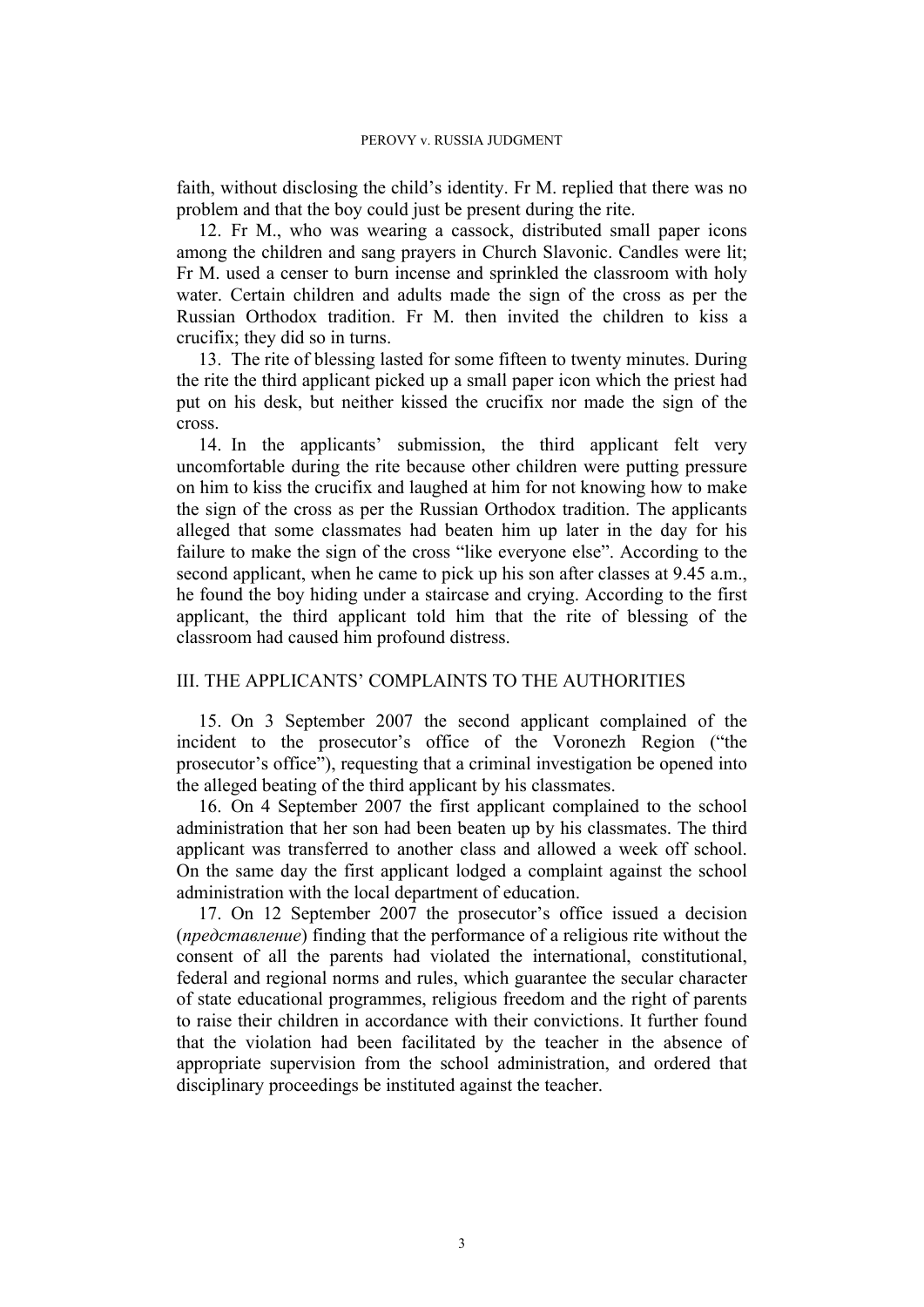18. The prosecutor's office repeatedly dismissed requests by the second applicant for criminal proceedings to be instituted with regard to the beating of the third applicant.

19. On 14 September 2007 the local department of education officially reprimanded the principal of the school for breaching a pupil's constitutional right to freedom of religion.

# IV. CIVIL PROCEEDINGS FOR COMPENSATION IN RESPECT OF NON-PECUNIARY DAMAGE

20. On 31 October 2007 the applicants lodged a statement of claims with the Gribanovskiy District Court of the Voronezh Region ("the District Court"), seeking compensation in respect of non-pecuniary damage from the school.

21. On 26 December 2007 the District Court suspended the proceedings pending the examination of a concurrent civil dispute. The applicants appealed against the ruling.

22. On 14 February 2008 the Voronezh Regional Court ("the Regional Court") overturned the ruling of 26 December 2007, noting that there were no concurrent civil proceedings pending, but rather a criminal inquiry into the facts following publication of the media account of the events.

23. On 4 December 2008 the District Court, having heard all of the three applicants, the representative of the municipal education authorities, the school representative, the teacher Ms S., the priest Fr M. and other witnesses, and having examined the documentary evidence, dismissed the applicants' claims in full. It pointed out that the rite of blessing had taken place outside of school hours, that it had been the pupils' parents who had volunteered to organise it, and that the allegations concerning the beating of the third applicant had not been substantiated. The District Court reasoned, in particular, as follows:

"...

At the claimants' request the minor D. Perov [the third applicant] was interviewed during the hearing ... [He stated that on the first day of school] he had been greeted by the teacher. In the classroom the boys and girls were behind their desks. A priest in a robe was present. The priest was saying something, but he did not remember specific words. Then the priest lit the incense burner, attached small icons, approached [the children] and put the small icons on the desks. [The third applicant] picked up that icon and put it in his schoolbag. Then the priest invited everyone to kiss the crucifix. All those who wanted to went to kiss it, but he did not. The priest was putting small icons on the desks. [The third applicant] picked his up because he wanted to read it ... When the priest [used the incense burner] he felt uncomfortable. The priest seemed to be a kind person ... During the break the boys had beaten him. He did not know who or why ... Later that day he played with modelling clay at home, did some drawing and played with kids on the street, everything was normal. He did not go to school for a week because his mother told him not to ...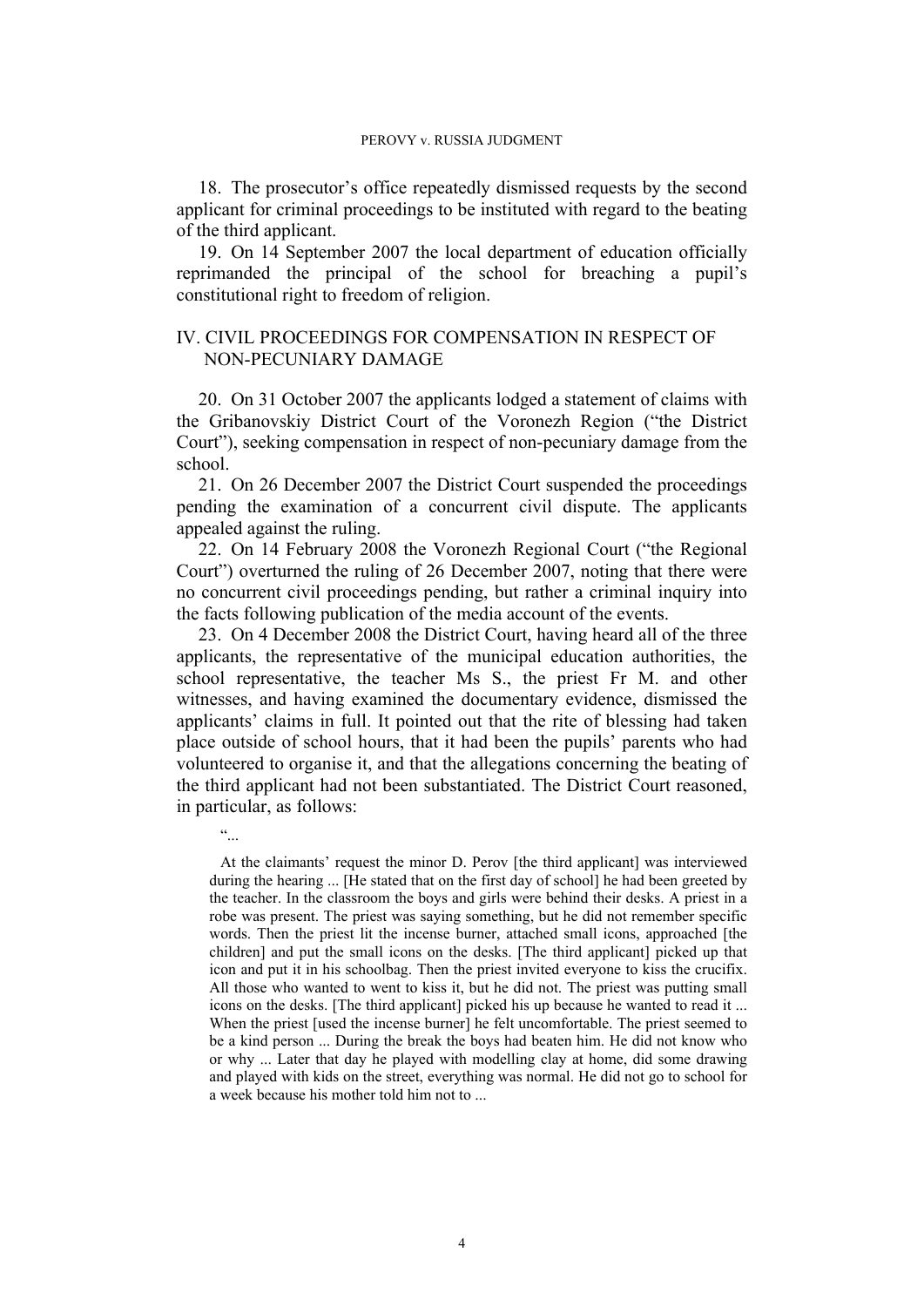As was established at the hearing [the rite indeed took place]. [The rite] was not related to the educational process in the school and was performed on the initiative of the Orthodox parents, it was performed before the classes started and was not [a part of the curriculum]. [Of the school employees] only the teacher had been aware of the rite. The initiative to hold it came not from the teacher but from the parents ... she simply agreed to it. The priest Fr M. had not been invited specially to perform the blessing of the classroom, since he himself was one of the parents of the children in the class and had been present at the parent-teacher meeting at which the decision was made.

It was established at the hearing that all the parents had been informed of [the parent-teacher meeting on 1 September 2007] ... but that [the first and second applicants] were absent for unspecified reasons and, naturally, were not informed about the [planned rite]. The specific date for the holding of the rite had not been decided and depended on the availability of Fr M. ... The teacher, who had been aware of [the third applicant's] faith, informed the priest of the fact without identifying the child. The priest did not enquire about the identity of the child and stated that the boy could just stay present ... There was no coercion or violence against any of the children. The existence of the beatings alleged by the claimants was not proven at the hearing.

It was established at the court hearing that [the fact of] holding this rite [of blessing] did not breach [the third applicant]'s rights as a child or [the rights] of his parents. The rite of blessing is of a general nature, and according to the [Russian] Orthodox doctrine is not one of the acts connected to a specific individual such as, for example, baptism, confirmation, communion, and confession. Therefore, objectively [speaking], there could be no violation of rights and freedoms [or] offence or damage to dignity. Moreover, in this case holding the rite of blessing of the classroom in the aforementioned circumstances did not breach the requirements of Article 9 of the European Convention on Human Rights or of Article 55 of the Russian Constitution.

Holding the rite of blessing of the classroom did not breach the right of [the first applicant] and [the second applicant] as parents to ensure the education and teaching of their children in conformity with their own religious and philosophical beliefs (Article 2 of Protocol No. 1 to the European Convention on Human Rights) because the respondent, municipal school no. 3 in Gribanovskiy, did not in any way prevent the claimants from ensuring the education and teaching of their children in conformity with their own religious and philosophical beliefs; the claimants have not provided the court with any evidence [to the contrary]."

...

24. On 26 February 2009 the Regional Court dismissed the applicants' appeal and upheld the District Court's judgment in full. It reasoned, in particular, as follows:

"The holding of [the rite] in itself cannot disclose a violation of [the parents' rights to raise their children in accordance with their convictions or the child's religious freedom], since there was no coercion for him to take any action.

[The child, when examined by the court, stated that he had not kissed the crucifix.]

There is no evidence of any actions directed against his beliefs during the rite.

The holding of the rite was a personal initiative on the part of the priest, who happened to be a parent of [the third applicant's] classmate, and was approved at the parents' meeting.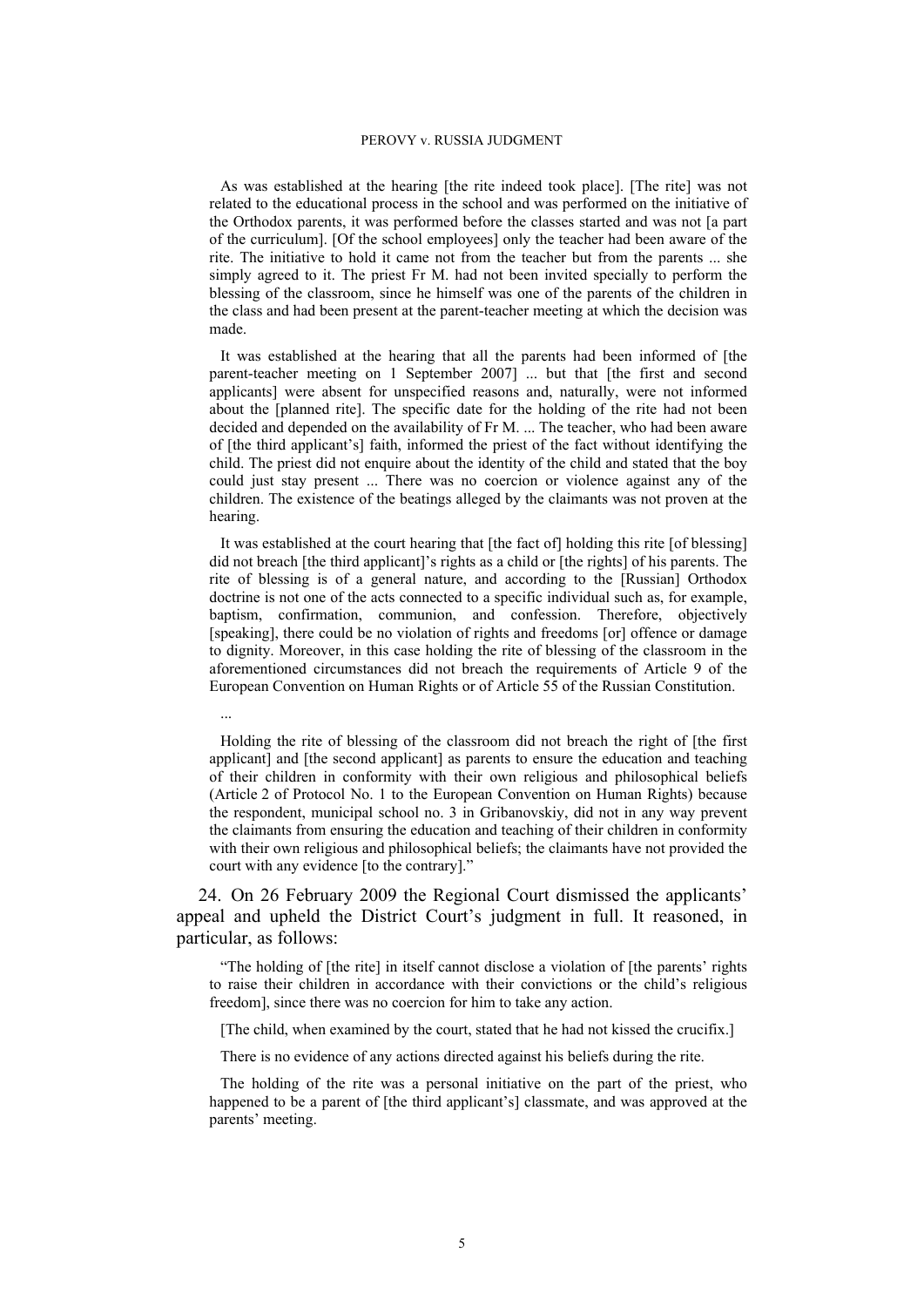Failure to notify [the third applicant]'s parents of the forthcoming religious rite was an omission on the part of the class teacher but does not disclose any errors in the adopted [first-instance] judgment, because the claimants have not proved that their right to freedom of religion and that of their child was breached by the mere fact of holding the rite of [Russian] Orthodox blessing of the classroom.

Moreover, the teacher in question has already been subjected to disciplinary measures for failing to notify the parents of [the third applicant] of the upcoming rite. However, there was nothing stopping the parents of [the third applicant] from being with their child on the first day of the new school year and, if need be, from following their religious conviction by taking him out [of the classroom] for the duration of the [Russian] Orthodox rite of blessing of the classroom."

# RELEVANT LEGAL FRAMEWORK

## I. CONSTITUTION OF THE RUSSIAN FEDERATION OF 1993

25. The Russian Federation is a secular State. No religion may acquire the status of a State or compulsory religion (Article 14).

26. Freedom of conscience and religion, including the right to profess, individually or in cooperation with others, any religion or not to profess a religion, and the right to freely choose, hold and disseminate religious or other beliefs and to act in accordance with them, is guaranteed to everyone (Article 28).

# II. EDUCATION ACT OF 1992

27. Section 1(5) of Federal Law no. 3266-1 on Education of 10 July 1992 ("the Education Act"), repealed by Federal Law no. 273-FZ on Education in the Russian Federation of 29 December 2012 which entered into force on 1 September 2013, provided, in particular, that religious movements and organisations were not allowed to be established and/or to act in State-owned and municipal educational institutions.

# III. FREEDOM OF CONSCIENCE ACT OF 1997

28. No one may be obliged to make her or his feelings about religion known and no one may be coerced to define her or his feelings about religion, to profess or refuse to profess a religion, or to participate or refuse to participate in religious ceremonies or religious organisations. It is forbidden to involve minors in religious organisations and to teach religion to minors against their will and without the consent of their parents or guardians (section 3(5) of Federal Law no. 125-FZ on Freedom of Conscience and Religious Associations of 26 September 1997 ("the Freedom of Conscience Act")).

29. The State may not interfere with the education of children by parents or guardians in accordance with their beliefs. The State must ensure the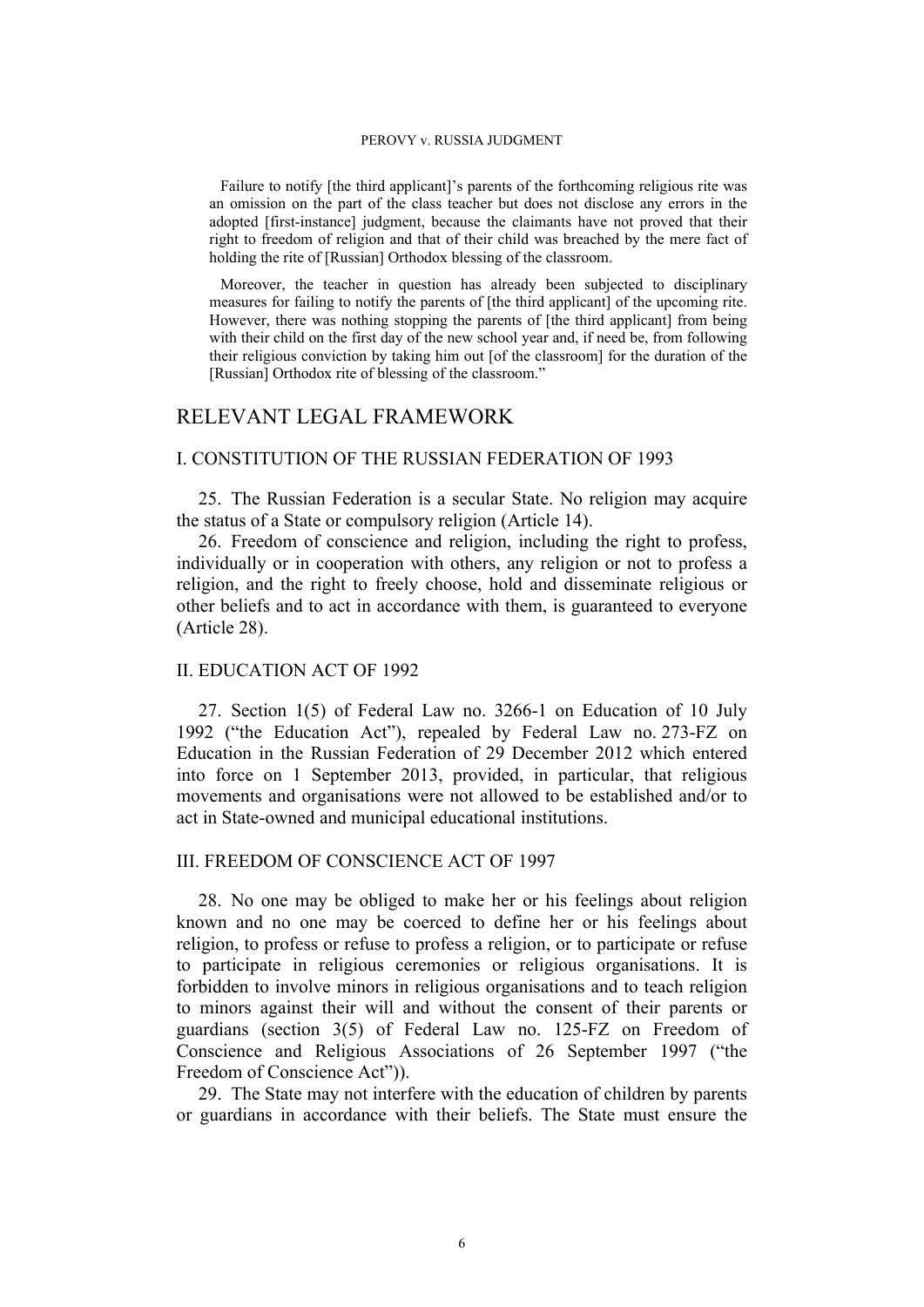secular nature of education in State-owned and municipal educational institutions (section 4(2)).

30. Section 5(4), as in force at the material time, provided that the administration of a State-owned or municipal educational institution could, following a request by the parents or guardians of pupils, give a religious organisation an opportunity to teach religion outside of the curriculum framework, provided that the pupils agreed to it and that the executive authority of a municipal unit had given prior approval.

# THE LAW

# ALLEGED VIOLATIONS OF ARTICLE 2 OF PROTOCOL No. 1 AND ARTICLE 9 OF THE CONVENTION

31. The first and second applicants alleged a violation of their right as parents to ensure the education of their son in conformity with their own religious convictions. They relied on Article 2 of Protocol No. 1 to the Convention, which reads as follows:

"No person shall be denied the right to education. In the exercise of any functions which it assumes in relation to education and to teaching, the State shall respect the right of parents to ensure such education and teaching in conformity with their own religious and philosophical convictions."

32. All of the applicants complained that the third applicant had been forced to participate in the rite of blessing of the classroom on 3 September 2007 against his and his parents' will. They argued that this had amounted to a violation of their right to freedom of religion guaranteed by Article 9 of the Convention, which reads as follows:

"1. Everyone has the right to freedom of thought, conscience and religion; this right includes freedom to change his religion or belief and freedom, either alone or in community with others and in public or private, to manifest his religion or belief, in worship, teaching, practice and observance.

2. Freedom to manifest one's religion or beliefs shall be subject only to such limitations as are prescribed by law and are necessary in a democratic society in the interests of public safety, for the protection of public order, health or morals, or for the protection of the rights and freedoms of others."

## **A. Submissions by the parties**

### *1. The Government*

33. In their observations of 14 September 2016 and further observations of 2 February 2017 the Government maintained that there had been no interference with the applicants' right to freedom of religion and, accordingly, no violation of Article 9 of the Convention. Article 2 of Protocol No. 1 to the Convention was inapplicable *ratione materiae* because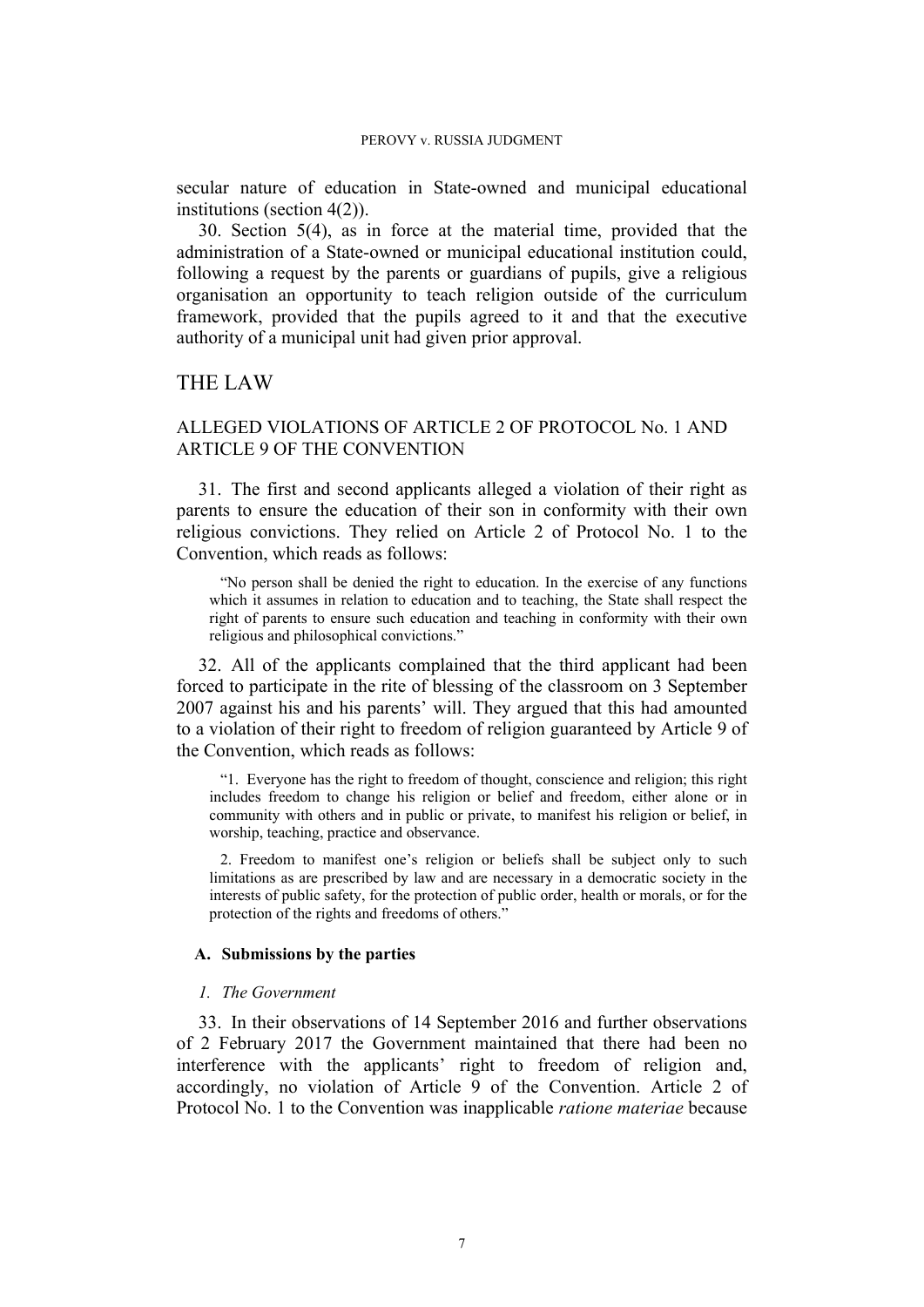the events complained of had not concerned the right to education in any manner. Furthermore, the first and second applicants' rights under Article 2 of Protocol No. 1 had not been breached.

34. The District Court had thoroughly examined the applicants' claims and had found that their rights had not been breached, for the following reasons. The Russian Orthodox parents of the children in first year had launched the initiative to perform the rite of blessing of the classroom; Ms S. had merely agreed to their proposal. She had not specifically invited Fr M.: by coincidence, his child had been a pupil in the same class as the third applicant. According to the Russian Orthodox Church, the rite of blessing was a rite of an impersonal nature. The rite performed on 3 September 2007 had had no bearing on the educational process, had not been listed in the curriculum, and had taken place before class hours. The majority of the parents had been in the classroom during the rite. There had been no coercion or violence against any child. The District Court had established that section 1(5) of the Education Act and sections 3(5) and 4 of the Freedom of Conscience Act had not been breached because no religious association had been created at the school and no compulsory religion had been established.

35. The first and second applicants should have attended the parent-teacher meeting of 1 September 2007, an event of particular importance for the parents of a child in first year. The first and second applicants had not exercised due circumspection as they had failed to ask the teacher or other parents about the matters discussed at the parent-teacher meeting and instead had later attempted to shift responsibility onto the teacher and the school. No one had prevented the first and second applicants from staying with their son on the first day of school, as the majority of other parents had done, which would have enabled them to take the child out of the classroom during the rite.

36. Ms S. had not warned the second applicant about the rite when he had brought the third applicant to school on the morning of 3 September 2007, because the exact date and time of the rite had not been known in advance owing to Fr M.'s other engagements. Ms S., knowing that the third applicant was not of the Russian Orthodox faith, had told Fr M. that one of the children was "of another faith", which, in Fr M.'s view, did not exclude the child from being present at the rite. Ms S.'s failure to notify the first and second applicants of the rite in advance had been an omission but she had been subjected to disciplinary measures because of it.

37. The rite of blessing had had no bearing on the first and second applicants' right to educate their child in accordance with their own convictions. It had not breached their rights under Article 2 of Protocol No. 1. The rite had not been a form of indoctrination as no principles contrary to the convictions of the parents had been taught to the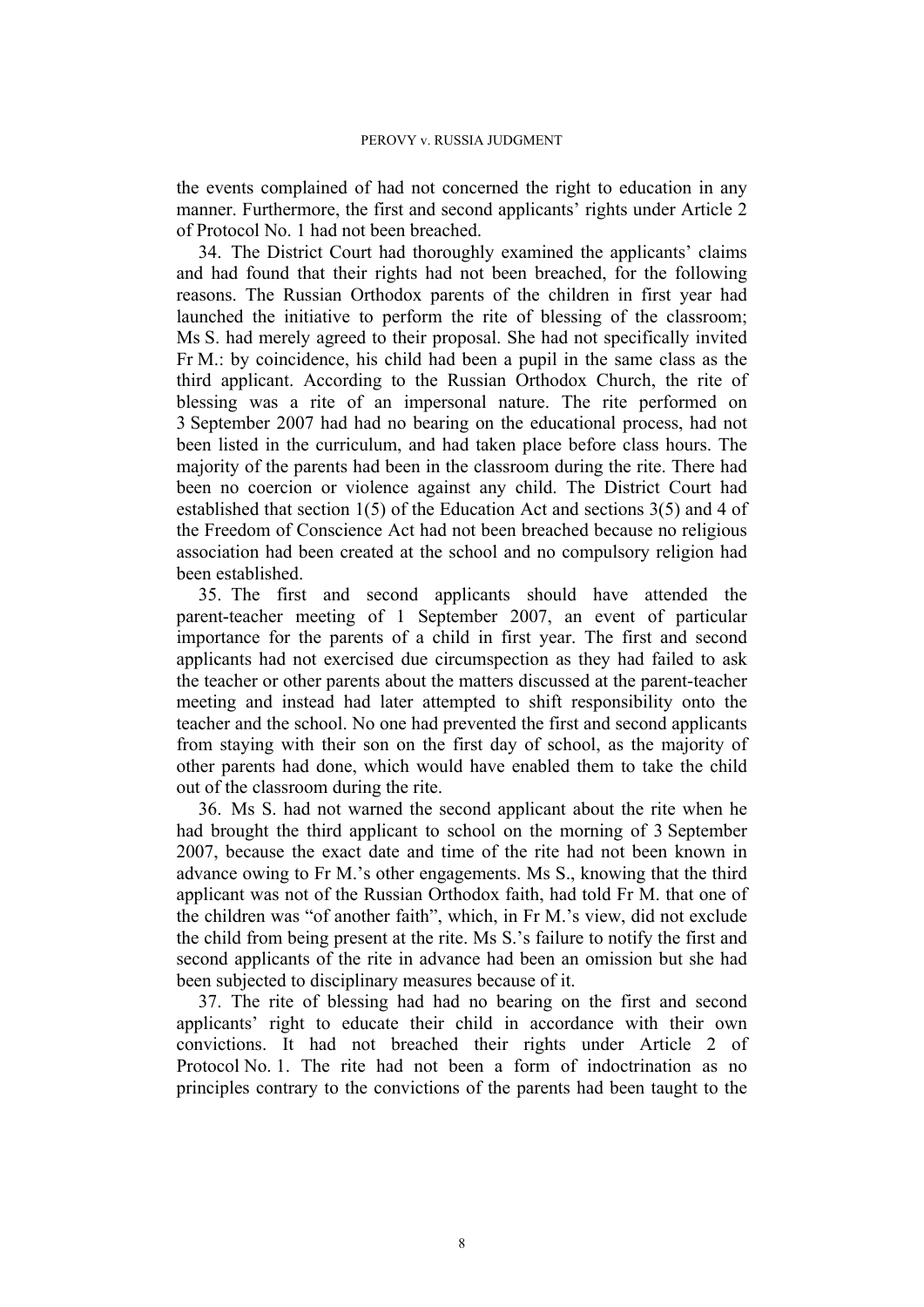children. In the course of the rite the children, seated at their desks, had not taken any active part, instead just remaining as passive observers.

38. The applicants had not proved that during the rite any actions capable of attacking the third applicant's religious freedom had taken place, or that the rite, as an isolated event, had affected the third applicant's convictions. The third applicant had stated at the court hearing that he had not kissed the crucifix; he had not made the sign of the cross.

39. The allegations of the beating of the third applicant by his fellow classmates had been dismissed as ill-founded in the course of a thorough pre-investigation inquiry. The witness statements before the District Court had confirmed that there had been no fight among the children on 3 September 2007. In the Government's view, the fact that no criminal proceedings had been instituted did not point to any ineffectiveness in the investigation.

40. The Government asserted that the Russian Federation was a secular multi-confessional State in which all religions were separated from the State and equal before the law. They suggested that the rights of other children and their parents should be taken into account when examining the present case and claimed that the application had been contrived with the purpose of discrediting the Russian Orthodox Church and of attracting public attention to the Church of the Community of Christ.

## *2. The applicants*

41. In their observations of 6 December 2016 the applicants stated that the rite of blessing of the classroom held on 3 September 2007 had constituted an interference with the applicants' right to freedom of religion. That interference had not been "prescribed by law" as both the Freedom of Conscience Act and the Education Act had proscribed religious activities at school. The Government in their observations had not referred to any of the legitimate aims listed in Article 9 § 2 of the Convention to justify it. Submitting that respect for the opinion of a minority was a distinctive feature of democracy, the applicants insisted that the interference had not been "necessary in a democratic society".

42. The third applicant had been compelled to take part in a religious activity. In not knowing how to make the sign of the cross in the Russian Orthodox tradition and in refusing to follow Fr M.'s instructions he had unwillingly disclosed his religious beliefs to a classroom full of people. The first and second applicants had also been compelled to disclose their religious beliefs as they had had to ask the school authorities to abstain from performing religious rites involving their child. Moreover, according to the third applicant, he had been beaten by his classmates because he had refused to kiss the crucifix as Fr M. had instructed.

43. The third applicant, then a seven-year-old child, had not yet had the ability to meaningfully exercise his right not to participate in the rite. As he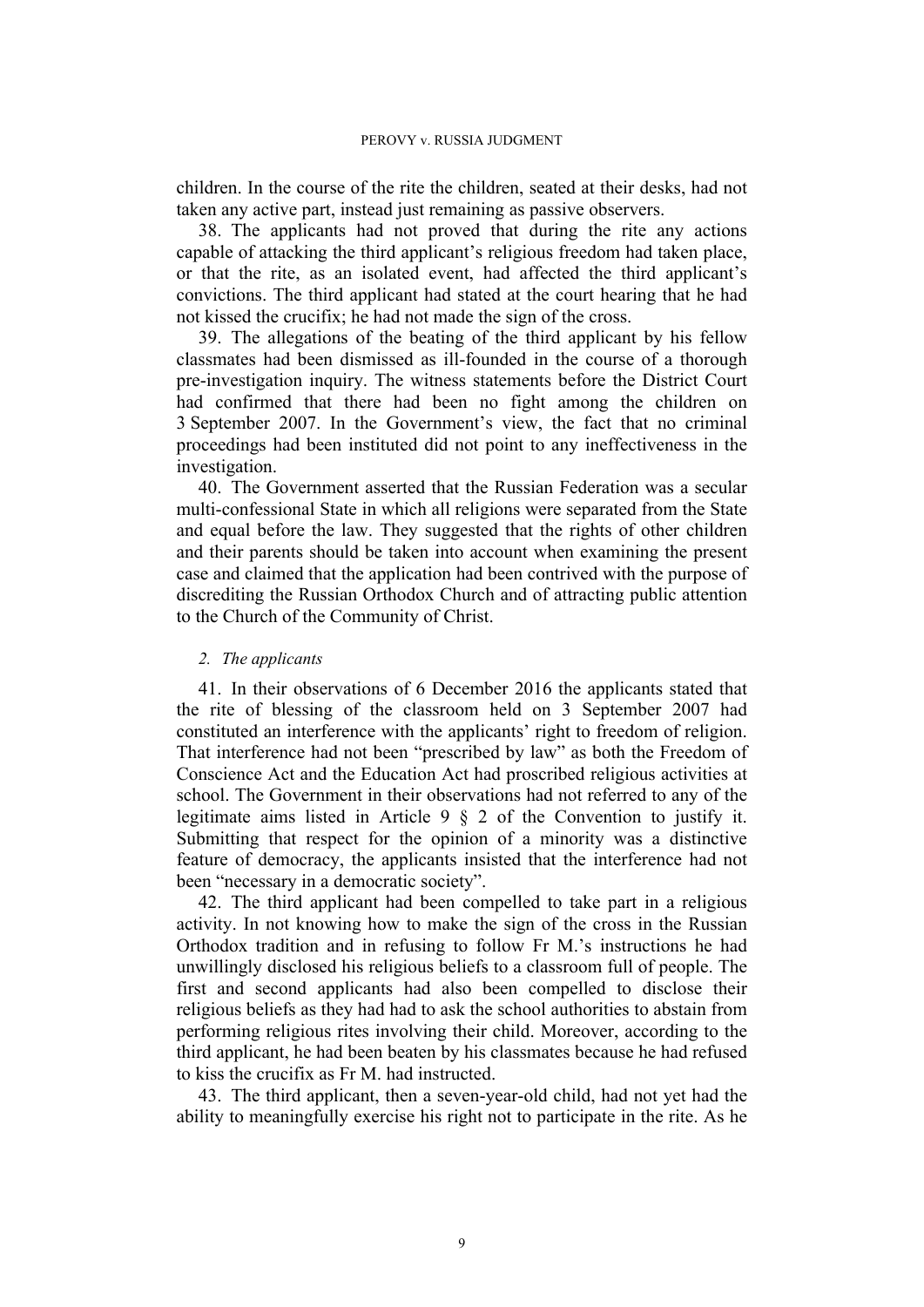had been in a new environment, surrounded by new people, he had been ill-equipped to defy the authority of the teacher who had organised the rite. The third applicant had experienced coercion from his classmates, although collecting evidence regarding the alleged beating had been problematic because the parties involved in it had been young children, their parents and teachers.

44. The second applicant had not been informed of the upcoming rite on the morning of 3 September 2007, when he had brought his son to school and asked Ms S. when to pick the boy up after classes. The applicants did not agree with the Government's assertion that at that point Ms S. had not known that the rite would take place shortly. They also contested the Government's claim that they should have attended the parent-teacher meeting on 1 September 2007 and stayed with their son on the morning of 3 September 2007. The first and second applicants had acted in good faith in entrusting their child to the school's care; they had not expected and should not have had to expect any departure from ordinary teaching. Moreover, the couple had had four little children, including an infant, at home on that day and both parents' presence there had been necessary.

45. After the rite every child in the classroom, including the third applicant, had received a paper icon. The rite as a whole and the distribution of paper icons had been intended to proselytise the children, which ran against the principle of secularism. The applicants distinguished the circumstances of their case from those of the case of *Lautsi and Others* ([GC], no. 30814/06, ECHR 2011 (extracts)) on the grounds that the rite of blessing had consisted of numerous actions on the part of the priest and those in attendance and thus, unlike a crucifix on the wall, could not be considered a passive symbol.

## **B. The Court's assessment**

## *1. Scope of the case*

46. The Court observes at the outset that the applicants' grievances in the present case stem from the events of 3 September 2007, when a priest performed a Russian Orthodox rite in a municipal school in the presence of the third applicant, who was being raised in another religious tradition.

47. The first and second applicants raised a twofold complaint alleging violations of their rights under Article 9 of the Convention and Article 2 of Protocol No. 1. In the area of education and teaching Article 2 of Protocol No. 1 to the Convention is in principle the *lex specialis* in relation to Article 9 of the Convention. That is so at least where, as in the present case, the dispute concerns the obligation laid on Contracting States by the second sentence of Article 2 to respect, when exercising the functions they assume in that area, the right of parents to ensure education and teaching in conformity with their own religious and philosophical convictions (see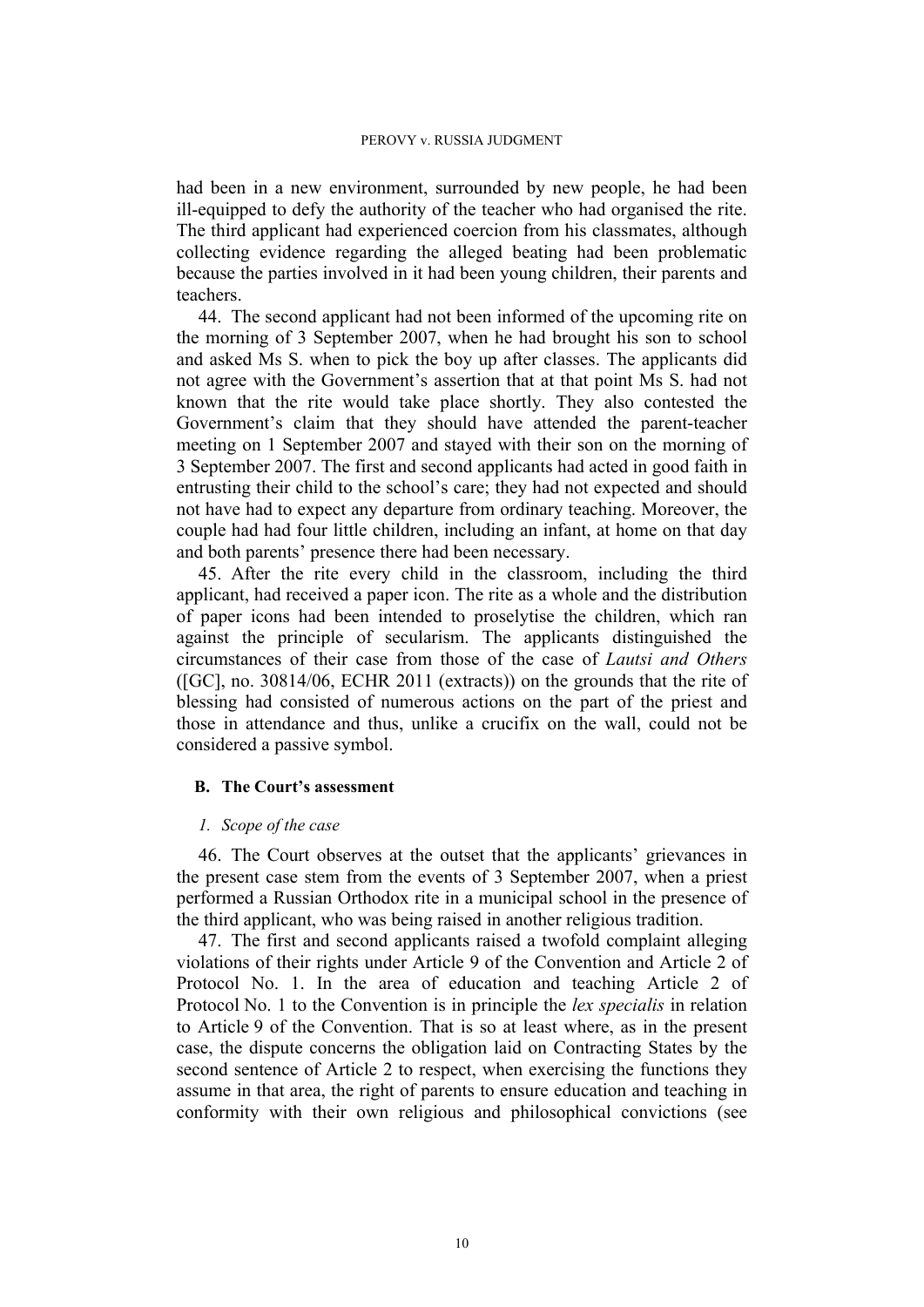*Folgerø and Others v. Norway* [GC], no. 15472/02, §§ 54 and 84, ECHR 2007-VIII, and *Lautsi and Others*, cited above, § 59).

48. The Court sees no reason to depart from this approach in the present case and will accordingly examine the first and second applicants' complaints from the standpoint of the second sentence of Article 2 of Protocol No. 1, reading it in the light of the freedom of religion guaranteed by Article 9 of the Convention.

49. The third applicant made a complaint under Article 9 in his own name and no complaint under the first sentence of Article 2 of Protocol No. 1. The Court has previously accepted complaints under this provision, without reservations *ratione personae*, from persons who experienced an alleged violation of Article 9 of the Convention before reaching the age of majority, thus acknowledging the position of children as holders of the right to freedom of religion (see, among other authorities, *Dogru v. France*, no. 27058/05, 4 December 2008; *Kervanci v. France*, no. 31645/04, 4 December 2008; and *Grzelak v. Poland*, no. 7710/02, 15 June 2010).

50. In this connection it must be highlighted that the first sentence of Article 2 of Protocol No. 1, read in the light of the second sentence of that provision and Article 9 of the Convention, guarantees schoolchildren the right to education in a form which respects their right to believe or not to believe (see *Lautsi and Others*, cited above, § 78, and *Papageorgiou and Others v. Greece*, nos. 4762/18 and 6140/18, § 39, 31 October 2019). However, no complaint under this provision was introduced by the third applicant.

51. Accordingly, the Court will examine the third applicant's complaint under Article 9 of the Convention. However, any such examination will be guided by the findings in respect of the first and second applicants' complaints under the second sentence of Article 2 of Protocol No. 1.

*2. The first and second applicants' complaints under Article 2 of Protocol No. 1 and Article 9 of the Convention*

## **(a) Admissibility**

52. The Court takes note of the Government's objection that the first and second applicants' complaint under the second sentence of Article 2 of Protocol No. 1 was incompatible *ratione materiae* on the grounds that the rite of blessing had not affected the educational process (see paragraph 33 above). This issue is intrinsically linked to questions of fact and law which are of such complexity that their determination is dependent on an examination of the merits of the application, and should therefore be joined to the merits of the above complaint.

53. The Court further notes that the first and second applicants' complaints under Article 2 of Protocol No. 1 and Article 9 of the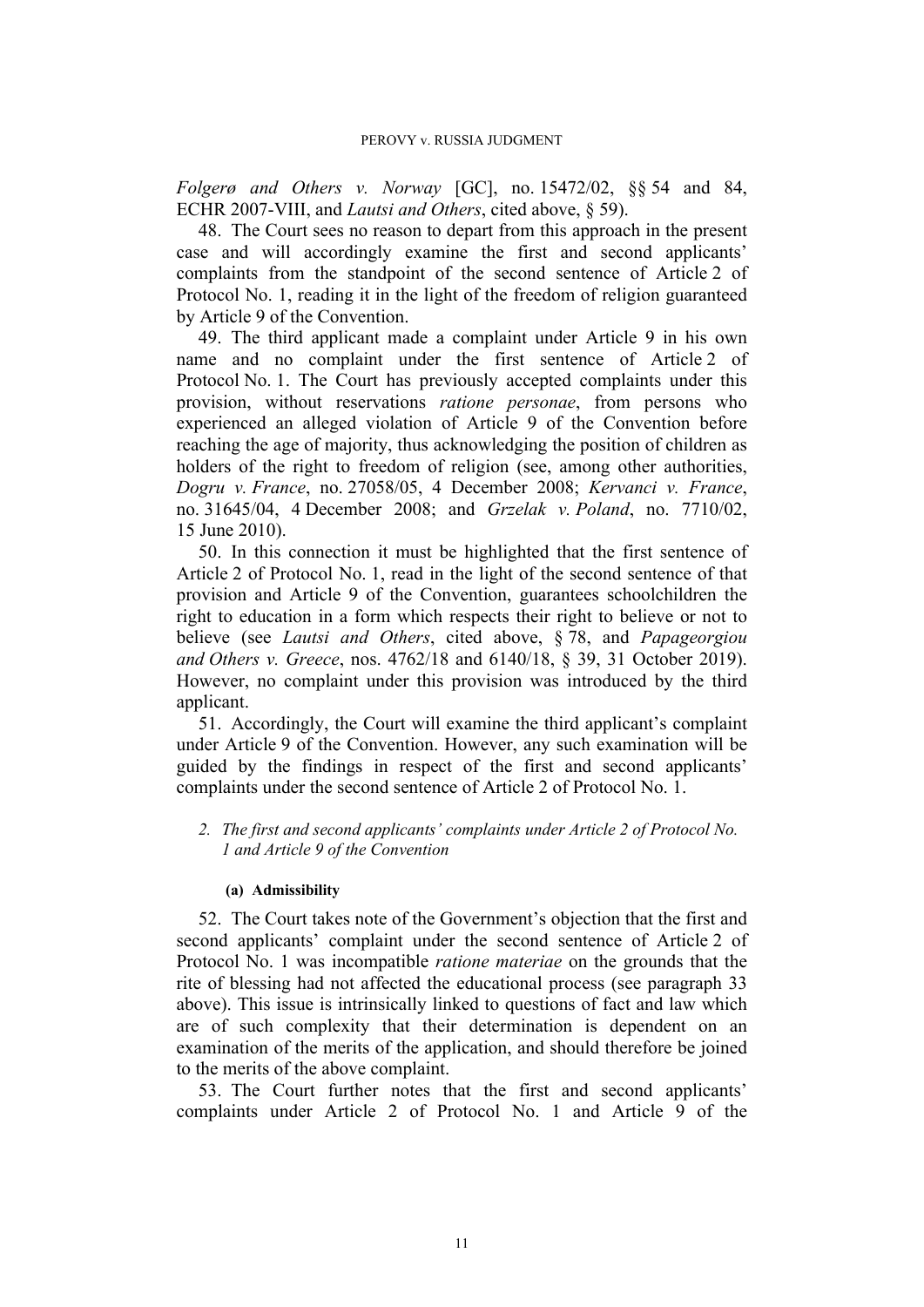Convention are neither manifestly ill-founded within the meaning of Article 35 § 3 (a) of the Convention nor inadmissible on any other grounds. They must therefore be declared admissible.

### **(b) Merits**

### *(i) General principles*

54. The first sentence of Article 2 of Protocol No. 1 provides that everyone has the right to education (see *Osmanoğlu and Kocabaş v. Switzerland*, no. 29086/12, § 91, 10 January 2017). The right of parents to respect for their religious and philosophical convictions is grafted on to that right. Article 2 of Protocol No. 1 constitutes a whole that is dominated by its first sentence. By binding themselves not to "deny the right to education", the Contracting States guarantee to anyone within their jurisdiction a right of access to educational institutions existing at a given time and the possibility of drawing, by official recognition of the studies which he or she has completed, profit from the education received (see *Folgerø and Others*, cited above, § 84).

55. The second sentence of Article 2 of Protocol No. 1 should be read in the light not only of the first sentence of the same Article, but also, in particular, of Article 9 of the Convention, which guarantees freedom of thought, conscience and religion, including the freedom not to belong to a religion, and which imposes on Contracting States a "duty of neutrality and impartiality". States have responsibility for ensuring, neutrally and impartially, the exercise of various religions, faiths and beliefs. Their role is to help maintain public order, religious harmony and tolerance in a democratic society, particularly between opposing groups. That concerns both relations between believers and non-believers and relations between the adherents of various religions, faiths and beliefs (see, with further references, *Lautsi and Others*, cited above, § 60).

56. The second sentence of Article 2 of Protocol No. 1 recognises the role of the State in education as well as the right of parents, who are entitled to respect for their religious and philosophical convictions in the delivery of education and teaching to their children (see, with further references, *Konrad v. Germany* (dec.), no. 35504/03, ECHR 2006‑XIII). It is binding upon the Contracting States in the exercise of "each and every function" that they undertake in the sphere of education and teaching (see *Campbell and Cosans v. the United Kingdom*, 25 February 1982, § 33, Series A no. 48). The word "respect" in Article 2 of Protocol No. 1 means more than "acknowledge" or "take into account"; in addition to a primarily negative undertaking, it implies some positive obligation on the part of the State (ibid., § 37; see also *Lautsi and Others*, cited above, § 61).

57. The second sentence of Article 2 of Protocol No. 1 aims at safeguarding the possibility of pluralism in education, which is essential for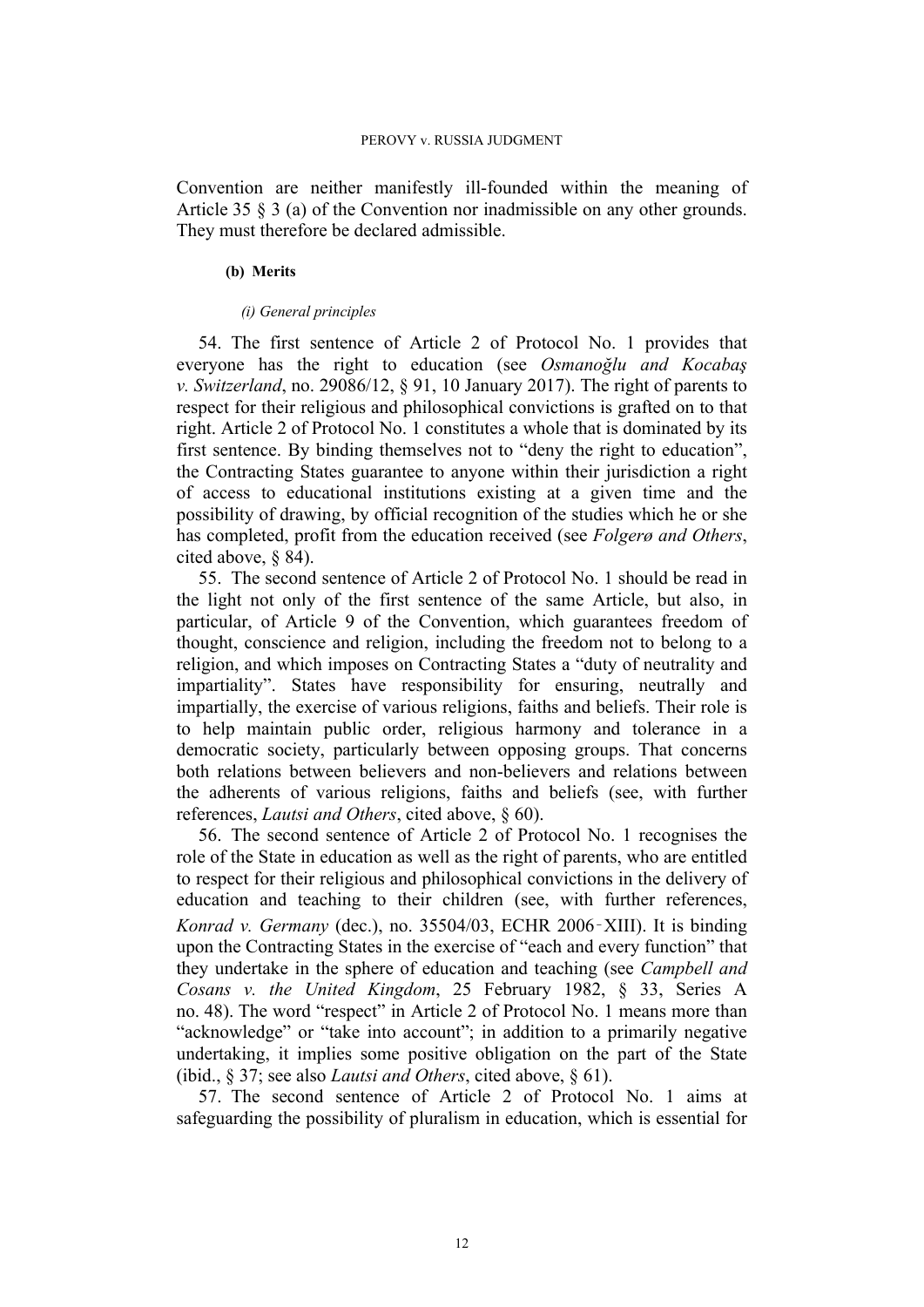the preservation of the "democratic society" as conceived by the Convention (see *Kjeldsen, Busk Madsen and Pedersen v. Denmark*, 7 December 1976, § 50, Series A no. 23). While the second sentence of Article 2 of Protocol No. 1 does not prevent the Contracting States from imparting through teaching or education information or knowledge of a directly or indirectly religious or philosophical kind, as the setting and planning of the curriculum fall within their competence, it requires the State, in exercising its functions with regard to education and teaching, to take care that information or knowledge included in the curriculum is conveyed in an objective, critical and pluralistic manner, enabling pupils to develop a critical mind particularly with regard to religion in a calm atmosphere free of any proselytism. The State is forbidden to pursue an aim of indoctrination that might be considered as not respecting parents' religious and philosophical convictions. That is the limit that the States must not exceed (see, with further references, *Lautsi and Others*, cited above, § 62).

### *(ii) Application of these principles to the present case*

58. The Court must first consider the Government's objection *ratione materiae* that has been joined to the merits.

59. It should be highlighted in this respect that the obligation on Contracting States to respect the religious and philosophical convictions of parents does not apply only to the content of teaching and the way it is provided, but binds them "in the exercise" of all the "functions" – in the terms of the second sentence of Article 2 of Protocol No. 1 – which they assume in relation to education and teaching (see, with further references, *Lautsi and Others*, cited above, § 63). In general, where the organisation of the school environment is a matter for the public authorities, that task must be seen as a function assumed by the State in relation to education and teaching, within the meaning of the second sentence of Article 2 of Protocol No. 1 (ibid., § 64). Furthermore, it can be assumed that participation in at least some religious activities, especially in the case of young children, would be capable of affecting pupils' minds in a manner giving rise to an issue under Article 2 of Protocol No. 1 (see *Folgerø and Others*, cited above, § 94).

60. In the present case the rite of blessing took place immediately before the scheduled classes and was performed in the third applicant's classroom on the first day of the school year. The rite was beyond any doubt of a religious nature and was administered by a priest, who wore his religious garments, chanted prayers and used religious symbols and imagery. The Court is prepared to accept that the rite was an isolated event which took place in response to the wishes and on the initiative of the majority of the schoolchildren's parents and formed no part of the official curriculum. However, these elements do not outweigh the fact that the blessing of the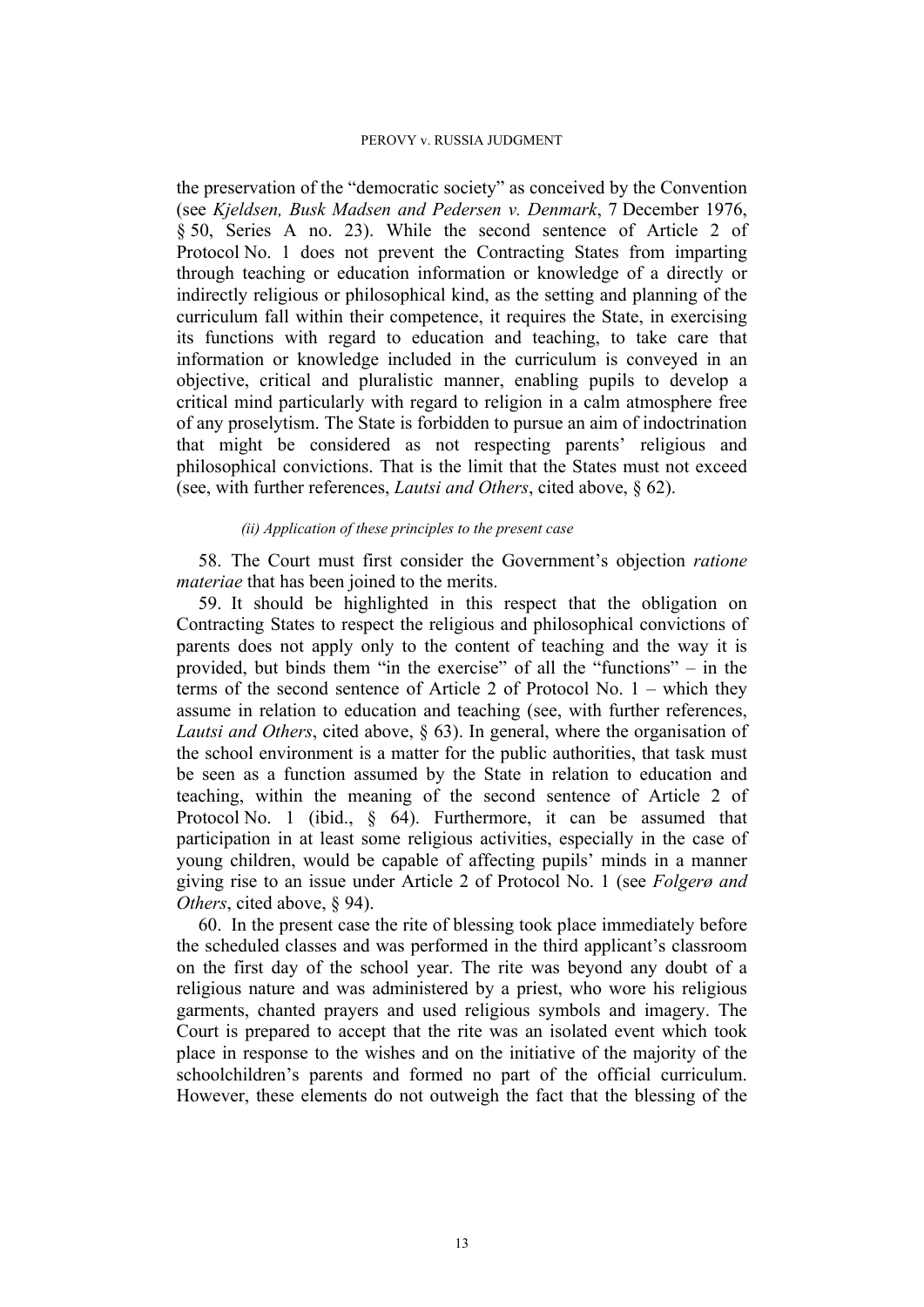classroom took place on the premises of the municipal school and at the very least with the tacit approval of the teacher.

61. In the Court's view this religious activity held within the school environment brought the events within the ambit of Article 2 of Protocol No. 1 and constituted an interference with the right enshrined in the second sentence of that provision. Therefore, the Government's objection must be dismissed.

62. It is now incumbent on the Court to establish whether the right of the first and second applicants to ensure their son's education and teaching in conformity with their religious convictions was respected in the circumstances of the present case.

63. The Contracting States enjoy a margin of appreciation in their efforts to reconcile exercise of the functions they assume in relation to education and teaching with respect for the right of parents to ensure such education and teaching in conformity with their own religious and philosophical convictions. That applies to organisation of the school environment and to the setting and planning of the curriculum, and the Court has a duty in principle to respect the Contracting States' decisions in these matters, including the place they accord to religion, provided that those decisions do not lead to a form of indoctrination (see *Lautsi*, cited above, §§ 69-70).

64. The rite of blessing is undoubtedly a religious ceremony with great spiritual and symbolic significance in the Russian Orthodox tradition. Understandably for the first and second applicants, who are adherents of another Christian denomination, even the mere presence of their child during such a ceremony without prior notification may subjectively appear to demonstrate a lack of respect on the State's part for their right to ensure education and teaching in conformity with their religious convictions. The fact that the rite was organised and performed by the parents with only tacit approval by the State-employed teacher is in itself of no decisive significance.

65. Similarly to the *Lautsi* case (cited above, § 66), there is no evidence before the Court that the presence during a one-off short ceremony, which lasted no more than twenty minutes, had an influence on the pupils, and so it cannot reasonably be asserted that it had or did not have an effect on the third applicant, whose convictions were still in the process of being formed. Be that as it may, the first and the second applicants' subjective perception is not in itself sufficient to establish a breach of Article 2 of Protocol No. 1.

66. From an objective viewpoint, the Court notes that the rite of blessing was an isolated incident in the third applicant's upbringing, limited in scope and duration. While it is regrettable that on the morning in question the second applicant, a clergyman of another Christian denomination, was not advised of the upcoming Orthodox rite of blessing, there is no evidence, beyond the applicants' claims, that the third applicant's experience of the ceremony was marked by any indoctrination or coercion.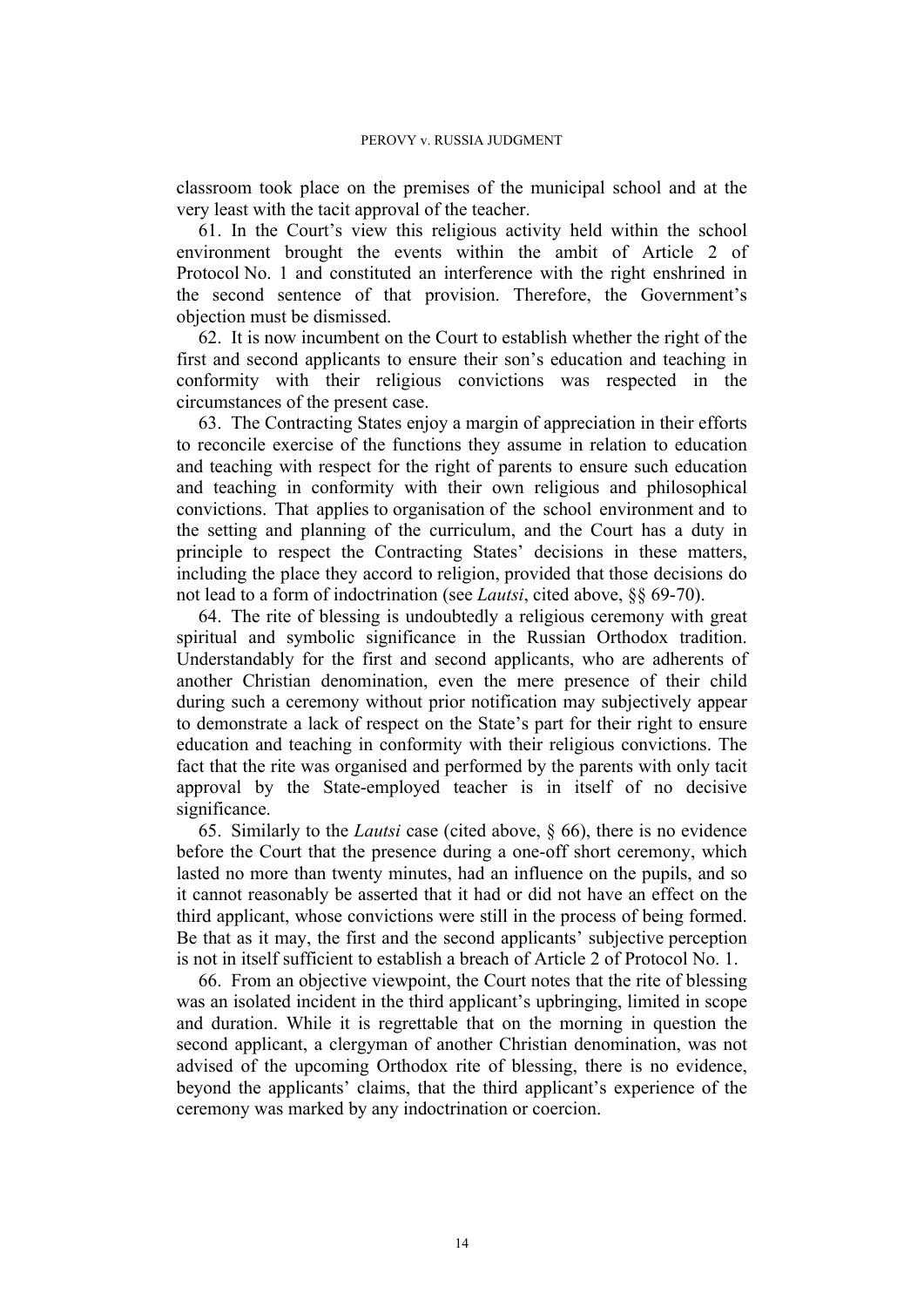67. Without casting any doubt on the subjective significance of the events for the applicants (see *Lautsi*, cited above, § 66), the Court notes that neither in the present proceedings nor before the domestic courts did the first and second applicants adduce any proof capable of demonstrating any effects of the rite (be it psychological or other effects) on the rearing of their child in accordance with the teachings of their faith. The first and second applicants alleged that the ceremony had caused profound distress to their son (see paragraph 14 above); however, they did not provide any evidence in this regard, such as, for example, a clinical psychological or social assessment report.

68. Lastly and most importantly, the domestic authorities acted swiftly and adequately on the applicants' complaints. The prosecuting authorities instituted an inquiry and found that the first and second applicants' rights had been violated and ordered that disciplinary proceedings be instituted against the teacher (see paragraph 17 above). The local department of education imposed a disciplinary sanction on the school principal for having breached the third applicant's rights (see paragraph 19 above). The authorities thus acknowledged that there had been a breach of the applicants' rights, and made clear that the incident should not be repeated. Moreover, the domestic courts examined carefully the applicants' claims in civil proceedings and heard all of the relevant participants in the events. They accepted that the failure to notify the first and second applicants of the forthcoming rite was an omission on the part of the teacher. They nevertheless dismissed the claims giving detailed and case-specific legal and factual reasons (see paragraphs 23-24 above).

69. Accordingly, the Court, having regard to all the material in its possession and to the submissions of the parties, concludes that there has been no violation of Article 2 of Protocol No. 1 in the present case in respect of the first and second applicants. It further considers that no separate issue arises under Article 9 of the Convention in respect of these two applicants.

# *3. The third applicant's complaint under Article 9 of the Convention*

70. The third applicant, a minor at the material time, lodged an Article 9 complaint in his own name alleging that the holding of the Orthodox rite of blessing had infringed his freedom of religion.

71. While religious freedom is primarily a matter of individual conscience, it also implies freedom to manifest one's religion, alone and in private, or in community with others, in public and within the circle of those whose faith one shares. Article 9 lists the various forms which the manifestation of one's religion or beliefs may take, namely worship, teaching, practice and observance (see, *mutatis mutandis*, *Cha'are Shalom Ve Tsedek v. France* [GC], no. 27417/95, § 73 ECHR 2000-VII, and *Leyla Şahin v. Turkey* [GC], no. 44774/98, § 105, ECHR 2005-XI).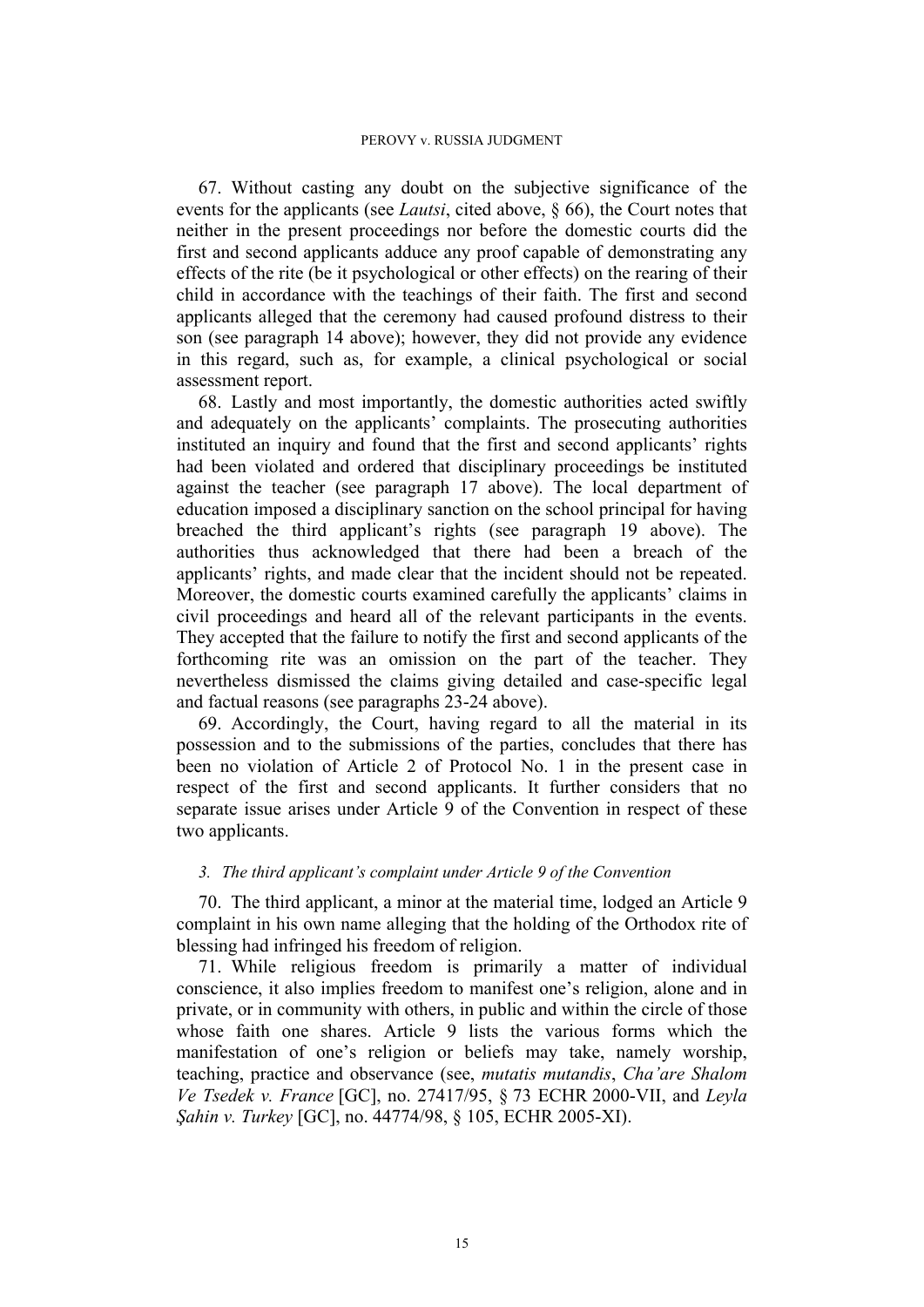72. Turning to the present case, the Court notes that the municipal school in the present case indeed facilitated the collective exercise by the Russian Orthodox believers of their freedom to manifest their religious beliefs by performing the rite of blessing. However, there is no indication that the content of the ceremony was prescribed or monitored by the school authorities, incorporated in the academic programme or made a compulsory educational requirement. The involvement of the State in the present case did not go beyond providing the premises of a municipal school to an admittedly dominant religious group for a minor one-off event without any intention of indoctrination. This event according to the domestic authorities, was essentially an error of assessment by the school teacher and was immediately rectified through specific decisions and sanctions (see paragraphs 17 and 19 above).

73. The values of pluralism and tolerance and the spirit of compromise and dialogue are indispensable in a democratic society and do not provide any religious group or individual with the right not to witness individual or collective manifestations of other religious or non-religious beliefs and convictions. Nothing in the available materials suggests that the third applicant's involvement in the rite of blessing extended beyond his mere presence at the ceremony and being a witness to it.

74. The parties do not dispute that, while everyone in attendance was invited to kiss the crucifix, only those who so wished actually did so and that the third applicant abstained. The small paper icons were deposited by the priest on the desks and there is no indication in the materials that anyone was coerced to accept them. On the contrary, the third applicant indicated that he had put it in his schoolbag out of interest, so that he could study it later (see paragraph 23 above). The priest was notified by the teacher of the presence of an adherent of other religious beliefs, but the third applicant's identity was not disclosed to him (see paragraph 11 above). The parties in their submissions did not allege that there had been any direct attempts by the priest or the teacher to proselytise or to force anyone to participate in the rite.

75. The Court also does not overlook the fact that the national authorities, notably the local department of education, acted swiftly and adequately on the complaints, acknowledged an interference with the third applicant's freedom of religion, imposed reasonable sanctions on the responsible persons and took steps to prevent similar incident (see paragraph 68 above).

76. Having regard to the above considerations and to the available material, the Court concludes that the third applicant was neither forced to participate in the manifestation of the beliefs of another Christian denomination nor discouraged from adherence to his own beliefs. While being a witness to the Orthodox rite of blessing might have aroused some feelings of disagreement in him, this disagreement should be seen in the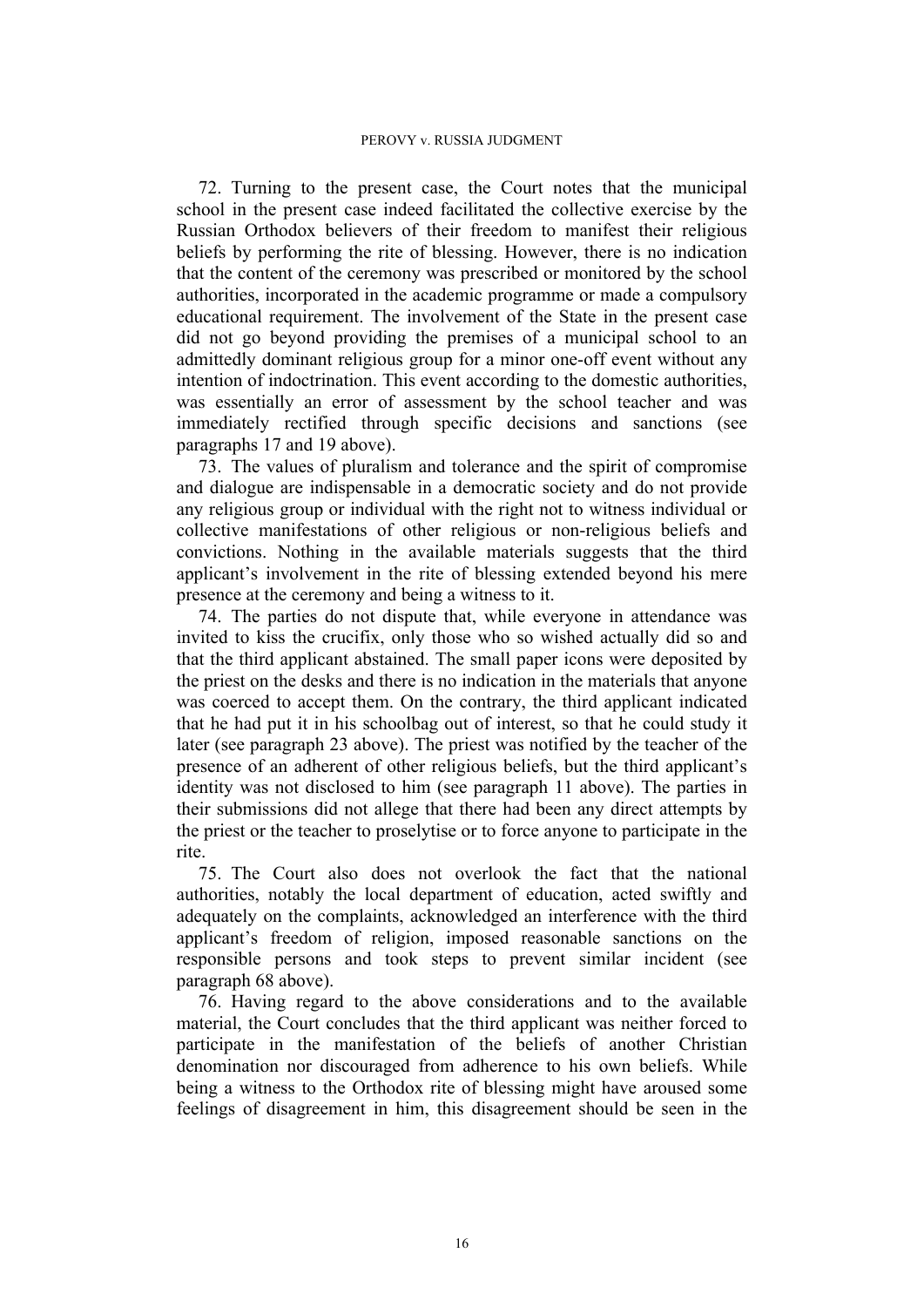broad context of the open-mindedness and tolerance required in a democratic society of competing religious groups, who cannot rely on Article 9 of the Convention to restrict the exercise of other persons' religious freedoms. Besides, the Court is mindful of the above considerations and findings as regards the first and second applicants' rights under Article 2 of Protocol No. 1 (see paragraphs 65-69 above) and of the proper reaction of the local department of education to the isolated event.

77. In view of the above, and assuming that the present complaint is admissible within the meaning of Article 35 of the Convention, the Court, taking into account the finding that there has been no violation of the first and second applicants' rights under Article 2 of Protocol No. 1 (see paragraph 69 above), considers that there has been no violation of the third applicant's rights under Article 9 of the Convention in the present case.

# FOR THESE REASONS, THE COURT

- 1. *Joins*, unanimously, the Government's objection *ratione materiae* to the merits of the first and second applicants' complaint under Article 2 of Protocol No. 1 and *dismisses* it;
- 2. *Declares*, unanimously, the applicants' complaints under Article 2 of Protocol No. 1 and Article 9 of the Convention admissible;
- 3. *Holds*, by four votes to three, that there has been no violation of the first and second applicants' rights under Article 2 of Protocol No. 1;
- 4. *Holds*, unanimously, that no separate issue arises as regards the first and second applicants' rights under Article 9 of the Convention;
- 5. *Holds*, by four votes to three, that there has been no violation of the third applicant's rights under Article 9 of the Convention.

Done in English, and notified in writing on 20 October 2020, pursuant to Rule 77 §§ 2 and 3 of the Rules of Court.

Olga Chernishova Paul Lemmens Deputy Registrar President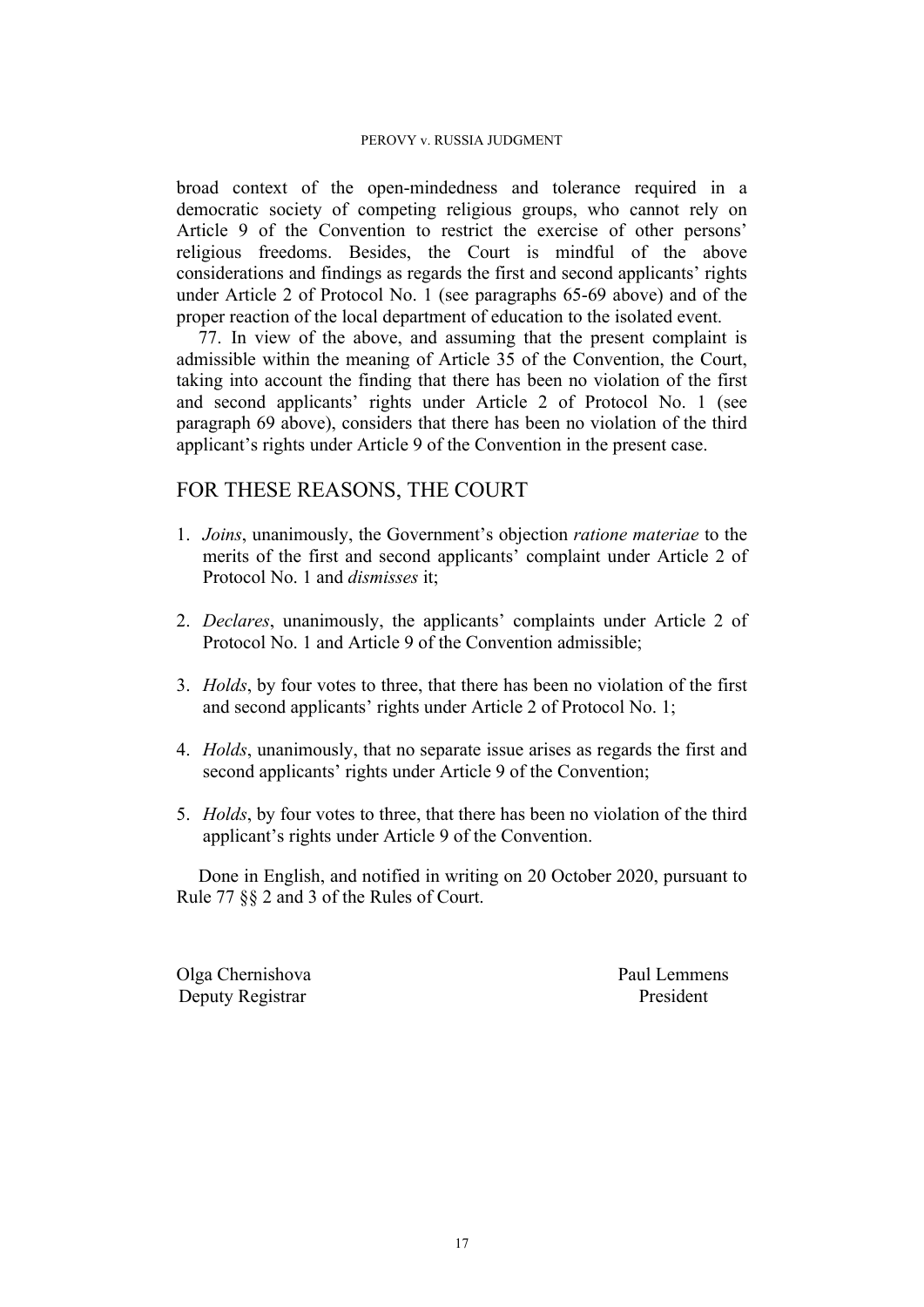In accordance with Article 45 § 2 of the Convention and Rule 74 § 2 of the Rules of Court, the following separate opinions are annexed to this judgment:

(a) Joint concurring opinion of Judges Lemmens, Dedov, Schembri Orland and Guerra Martins;

(b) Joint dissenting opinion of Judges Keller, Serghides and Poláčková.

P.L. O.C.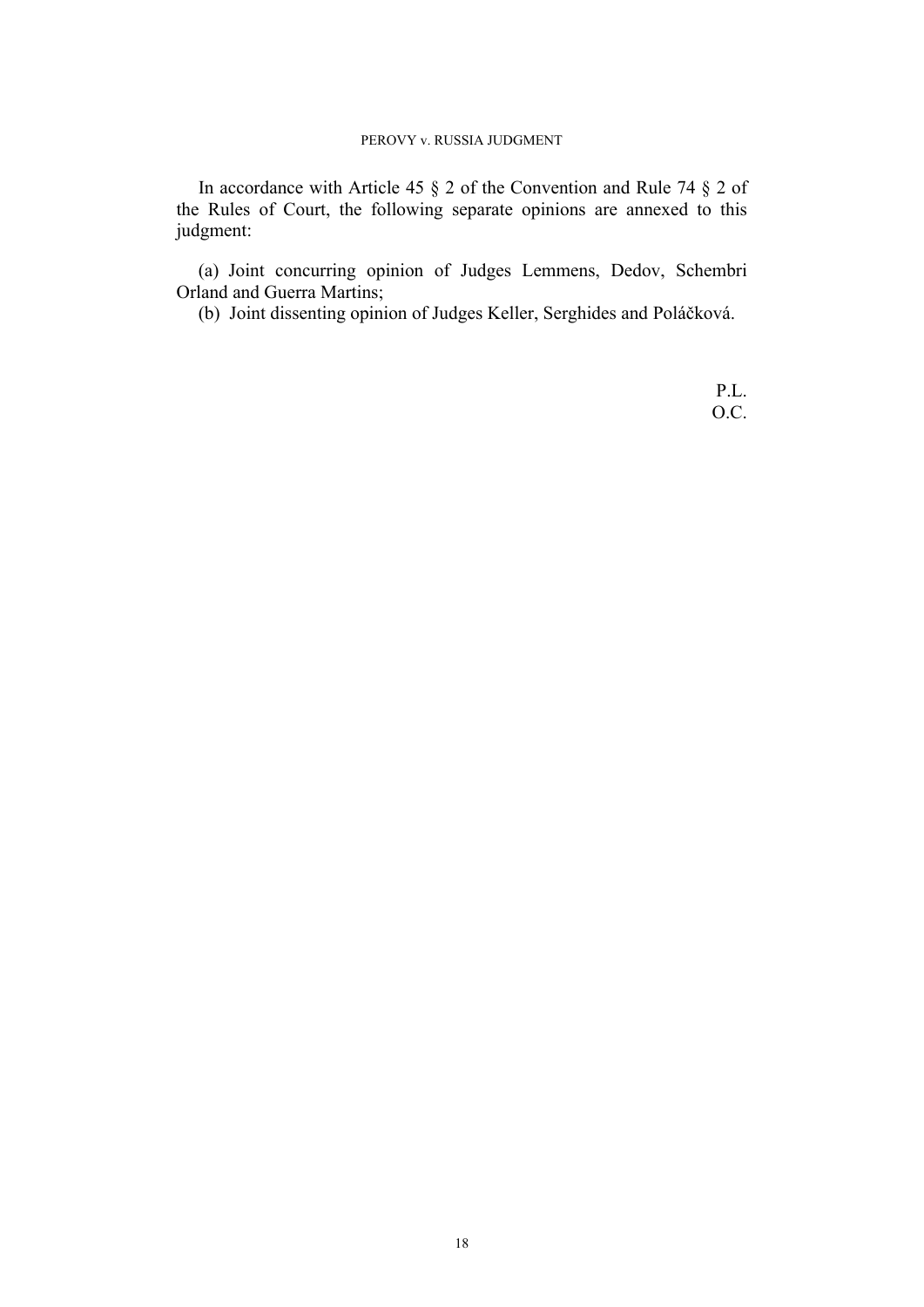# JOINT CONCURRING OPINION OF JUDGES LEMMENS, DEDOV, SCHEMBRI ORLAND AND GUERRA MARTINS

1. It is rather unusual for the judges forming the majority of the Chamber to add something to the judgment by way of a joint concurring opinion.

We would, however, like to give a short reaction to the joint dissenting opinion of our colleagues Serghides, Keller and Poláčková.

2. We do not want to enter into a discussion of the human-rights principles to which our esteemed colleagues refer. We do not think that there are any fundamental disagreements between us on these principles.

The reason we concluded that there has been no violation of the Convention rights of the parents or the child is because of the specific circumstances of the case. There was an incident in the classroom, on the first real day of the school year. No one denied that this was a real incident, or that what happened was inadmissible.

But one should not exaggerate what went on. This was an initiative by certain parents who had met the previous week at a parent-teacher meeting. The teacher inadvertently agreed to their initiative. This was not an action initiated by the school. And, apart from the mere fact of the Russian Orthodox rite, there was in our opinion no indication of disrespect for the applicants' beliefs (see the teacher's and the priest's attitude, described in paragraph 11 of the judgment).

As soon as the authorities became aware of what had happened, they condemned the fact that a religious rite had been performed without the consent of all the parents (see paragraph 68 of the judgment). That was, in our opinion, a very firm reaction. We do not see how the State could still be held responsible for a violation of the applicants' rights after such a reaction.

3. This is, in our opinion, not a case where the fundamental principles of freedom of religion are at stake. It is a case about an error of judgment, undoubtedly, but one that – in our opinion – could have been better solved by a constructive talk between the parents and the school, rather than through bitter lawsuits brought before the domestic courts and the Strasbourg Court.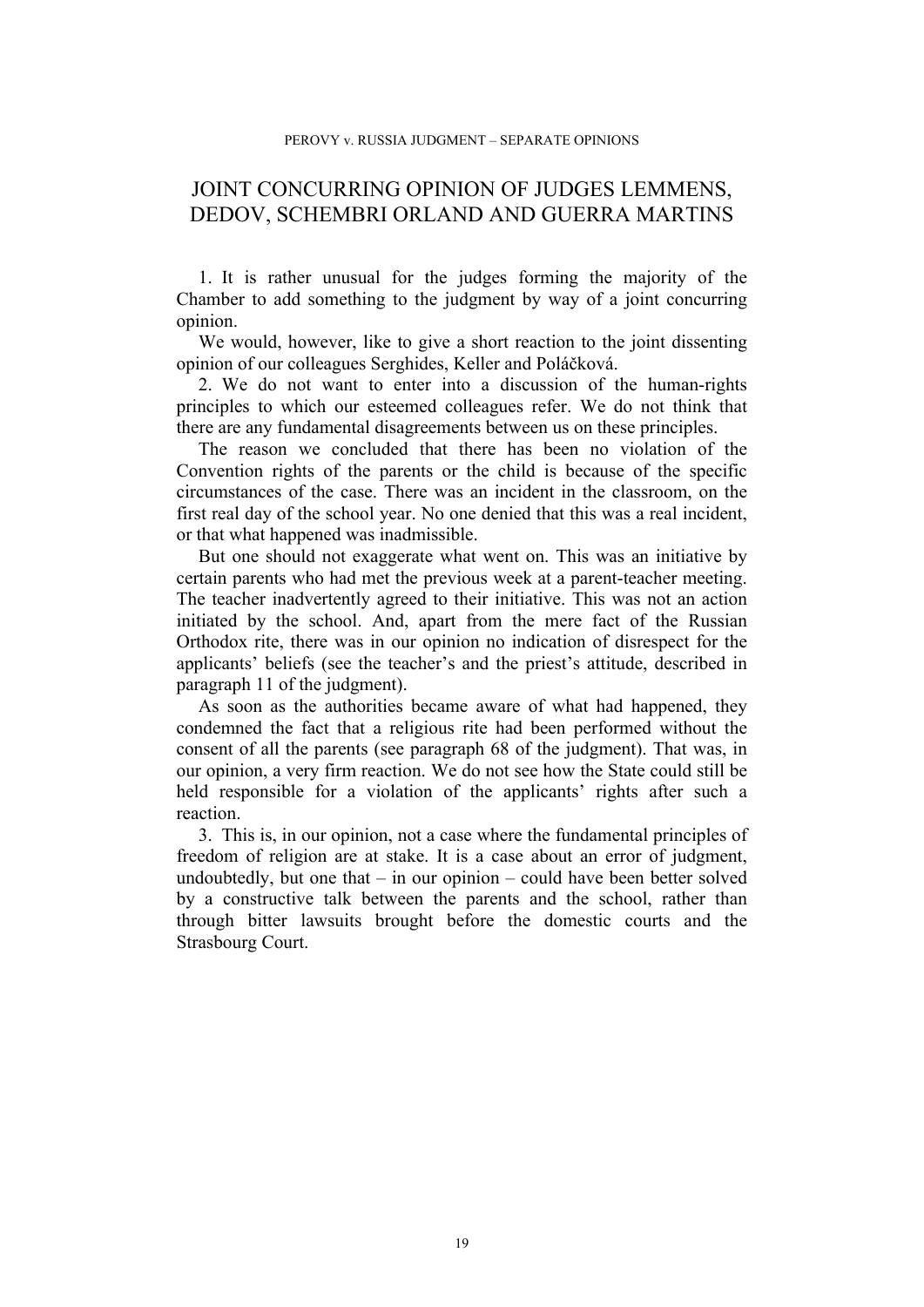# JOINT DISSENTING OPINION OF JUDGES KELLER, SERGHIDES AND POLÁČKOVÁ

### **A. Introduction**

1. The first and second applicants in this case are the parents of the third applicant, who began his education at a publicly-funded school in the settlement of Gribanovskiy in 2007. The family are adherents of the Church of the Community of Christ, of which the second applicant is a priest. Despite this, the child was obliged to participate in a Russian Orthodox rite in his new classroom on his very first day of regular schooling.

2. It is uncontested that the parents were not notified in advance that the rite would be taking place (see paragraph 9 of the judgment). We would uphold their complaint under the second sentence of Article 2 of Protocol No. 1 and so dissent, with respect, from the majority's conclusion to the contrary.

3. On this basis, we agree with the majority that it is unnecessary to examine separately the parents' complaint under Article 9 of the Convention (see *Denisov v. Ukraine* [GC], no. 76639/11, § 139, 25 September 2018). We are conscious of the fact that Article 2 of Protocol No. 1 is in principle the *lex specialis* in relation to that provision (see *Lautsi and Others v. Italy* [GC], no. 30814/06, § 59, ECHR 2011 (extracts)).

4. The majority go on to address Article 9 as regards the child. We agree that focus on his right to freedom of religion is warranted, but the case-law of the Court does not support the majority's approach. In our view, the Grand Chamber should chart the new course which the majority rightly desire in an appropriate future case. In the meantime, as they have seen fit to seize the initiative, we respectfully dissent from their conclusion that Article 9 was not violated in respect of the third applicant.

### **B. The violation of the parents' rights**

5. Article 2 of Protocol No. 1 requires the High Contracting Parties to respect, in the exercise of any functions which they assume in this connection, "the right of parents to ensure" that their children's education is "in conformity with their own religious ... convictions". Like the majority, we cannot accept the respondent Government's contention that this provision is inapplicable. The rite, although perhaps an isolated event, took place (i) in a classroom; (ii) shortly before the start of scheduled classes; (iii) with the acquiescence of the school authorities, even if only of the teacher in charge of the new intake of pupils; and (iv) in the presence of schoolchildren of a very young and therefore impressionable age. We would stress that the undertaking freely given by the High Contracting Parties extends not merely to the curriculum that they may choose to prescribe, but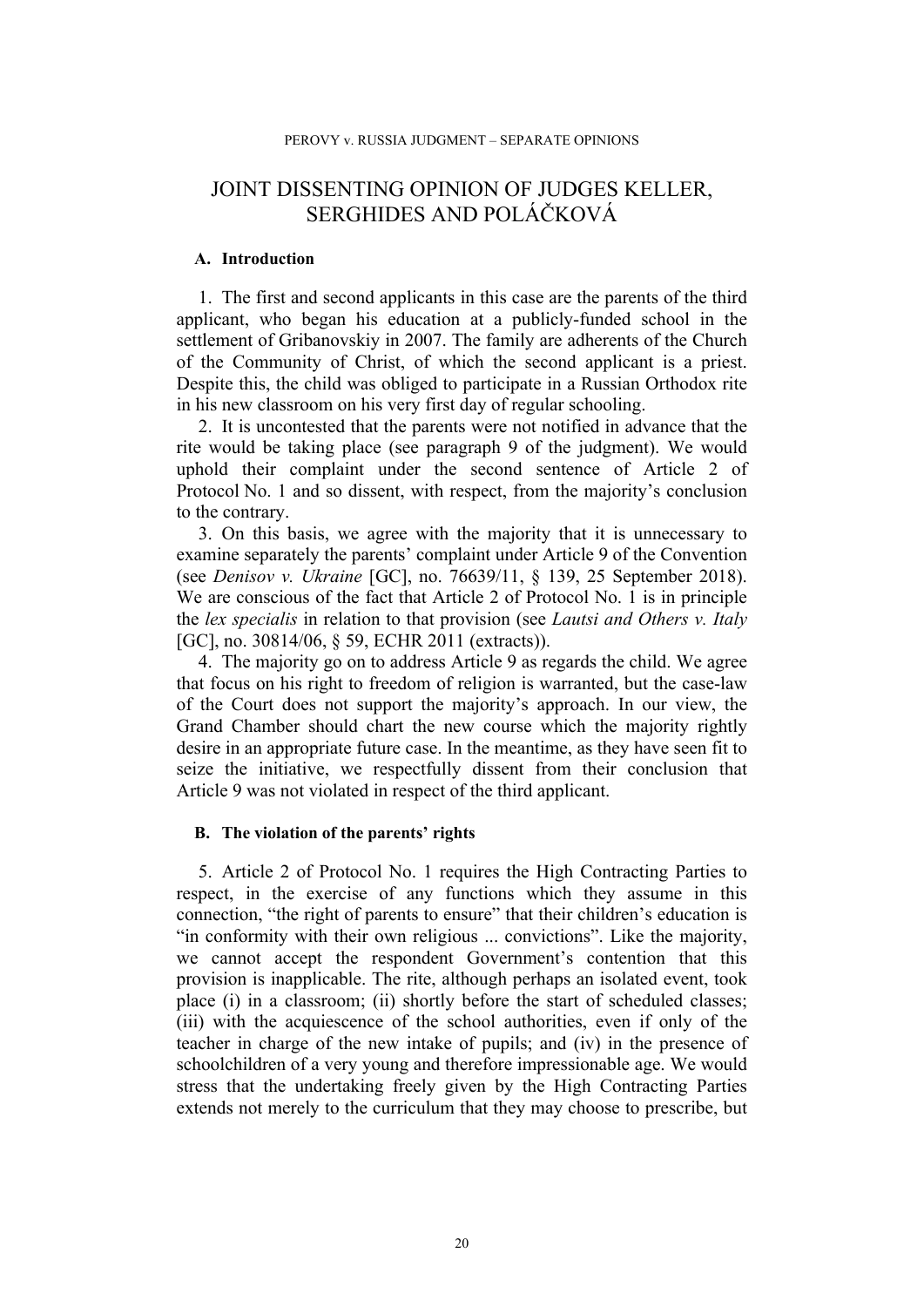to the whole "organisation of the school environment" where that is a task for the public authorities, as it is in Gribanovskiy's municipal school no. 3 (see *Lautsi and Others*, cited above, § 64).

6. We will therefore turn to the question whether there has been a violation of Article 2 of Protocol No. 1. We observe that the Court has repeatedly held that the lack of a possibility to obtain full exemption from religious education classes within the curriculum gives rise to such a violation (see *Folgerø and Others v. Norway* [GC], no. 15472/02, §§ 96-102, ECHR 2007-III; *Hasan and Eylem Zengin v. Turkey*, no. 1448/04, §§ 72-76, 9 October 2007; and *Mansur Yalçın and Others v. Turkey*, no. 21163/11, §§ 74-77, 16 September 2014). While the violation alleged by the parents does not concern the prescribed curriculum, the undeniably religious character of the rite means that this line of case-law is of direct relevance.

7. It is apparent from paragraphs 6 and 11 of the judgment that the teacher was aware that the parents' religious faith was not Russian Orthodoxy. The rite was not organised spontaneously; rather, it had been arranged two days beforehand at a meeting at which the third applicant's parents were no longer present (see paragraphs 8-11 of the judgment). In these circumstances it is unacceptable that they were not informed, in the interval between the meeting and the rite, of the decision to conduct active religious observance in the classroom contrary to their known religious convictions, so that they could decide whether to seek to have their son exempted from attendance.

8. Nothing before the Court suggests that the teacher could not have notified the parents. On the contrary, the second applicant brought his son to school on 3 September 2007, which happened to be the very date of the rite, as detailed in paragraphs 10 and 11 of the judgment. Furthermore, the decision to invite Fr M. to perform the rite of blessing was taken during the parent-teacher meeting on 1 September 2007. Given the importance of such a decision as well as the fact that some parents were absent, the school had an obligation to inform the parents about the rite in advance in order to fulfil its duty of *religious neutrality*. We therefore conclude that there has been a violation of Article 2 of Protocol No. 1.

### **C. The child as a rights-holder**

9. Although the majority reject the child's complaint under Article 9, in addressing it they affirm that children have the right to freedom of religion (compare *Grzelak v. Poland*, no. 7710/02, 15 June 2010). So much is beyond cavil. However, it must be acknowledged that it has been the Court's practice to examine cases such as the present one solely in terms of Article 2 of Protocol No. 1, thereby disregarding that right on the part of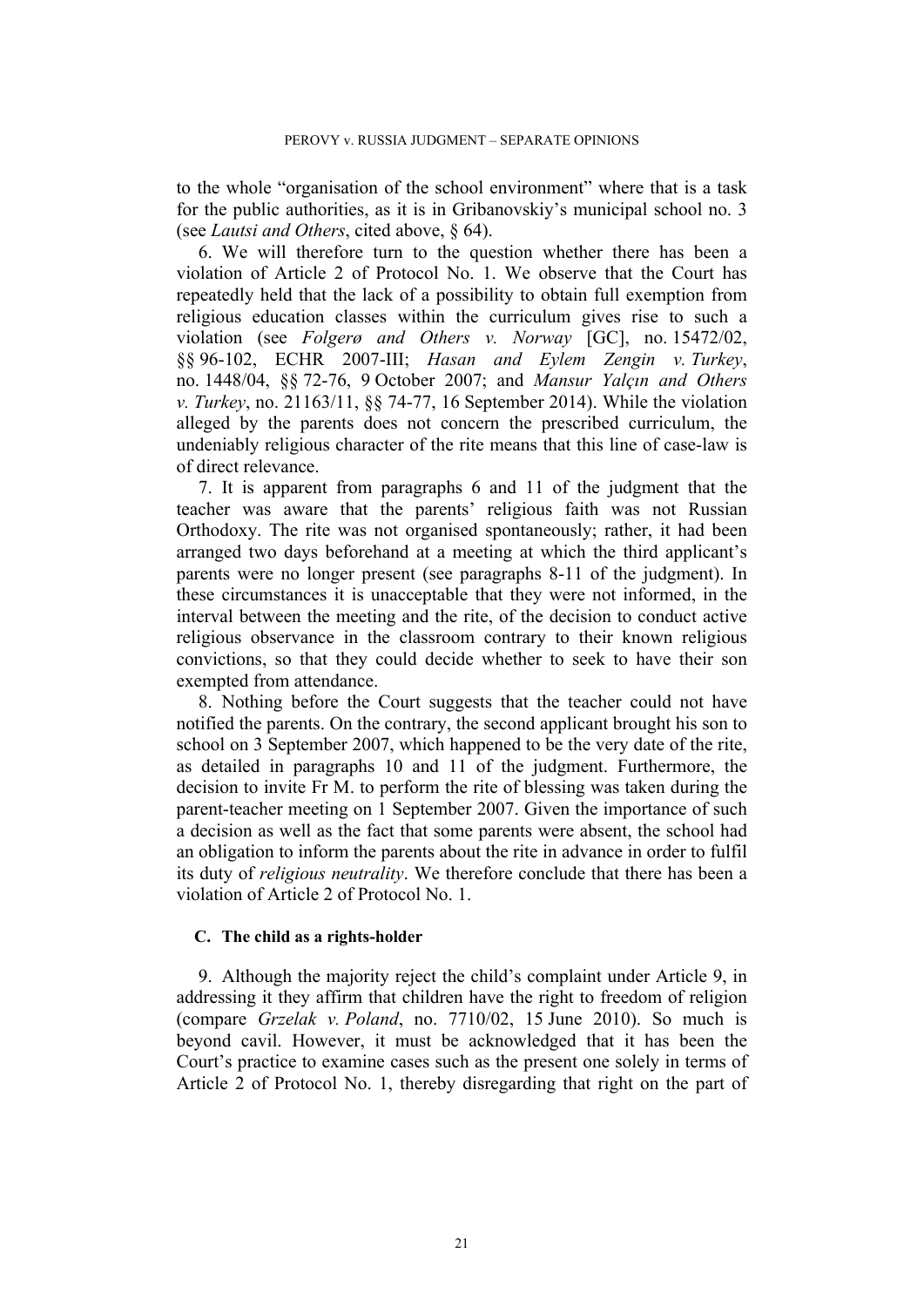children (see *Papageorgiou and Others v. Greece*, nos. 4762/18 and 6140/18, §§ 35-38, 31 October 2019, with further references).

10. This practice is to be deprecated. It seems obvious to us that a child in such a situation should be protected by his or her own rights under Article 9 and should therefore be able to rely on freedom of religion in his or her own name. The Court's practice to date is inconsistent with the special character of the Convention – Article 1 of which obliges the High Contracting Parties to secure the right to freedom of religion to "everyone" within their jurisdiction – as well as with the role it confers on the Court in Article 34, according to which "any person" who "claim[s] to be the victim of a violation by one of the High Contracting Parties of the rights set forth in the Convention or the Protocols thereto" may make an application (compare *Sabeh El Leil v. France* [GC], no. 34869/05, § 48, 29 June 2011).

11. In the present case, since there are no countervailing factors, it is also in the child's "best interests" (in the "flexible and adaptable" sense of this concept recognised by the United Nations Committee on the Rights of the Child in General Comment No. 14 of 2013, CRC/C/GC/14) for the Court to consider his or her individual rights rather than ignoring them in favour of the rights of the parents. The rights asserted are not identical, even if they are to be read in harmony (see *Kjeldsen, Busk Madsen and Pedersen v. Denmark*, 7 December 1976, § 52, Series A no. 23). In any event, it cannot be presumed that the child's interests and those of the parents coincide (see, *mutatis mutandis*, *X v. Latvia* [GC], no. 27853/09, § 100, ECHR 2013). Importantly, General Comment No. 14 emphasises that there is an inextricable link between the "best interests" principle and the right of children to be heard.

12. The Court has often stated that the broad consensus in support of the paramountcy of the best interests of children extends to international law (see, for example, *Strand Lobben and Others v. Norway* [GC], no. 37283/13, § 204, 10 September 2019). It follows that this principle should be understood as a central aspect of the proper administration of justice in international courts and tribunals. Moreover, its centrality must be kept in mind throughout litigation involving children even when, as here, that litigation continues after they have attained majority.

13. In the interests of the proper administration of justice, and to be true to its role in the Convention system, the Court ought to adjust its practice. But Article 30 of the Convention makes it clear that only the Grand Chamber may properly depart from existing case-law. The many years that have passed since this application was lodged make it unreasonable for the Chamber to relinquish jurisdiction and thus incur further delay. We would consequently have preferred to adjudicate this case without deviating from the Court's current practice, that is, solely by reference to Article 2 of Protocol No. 1.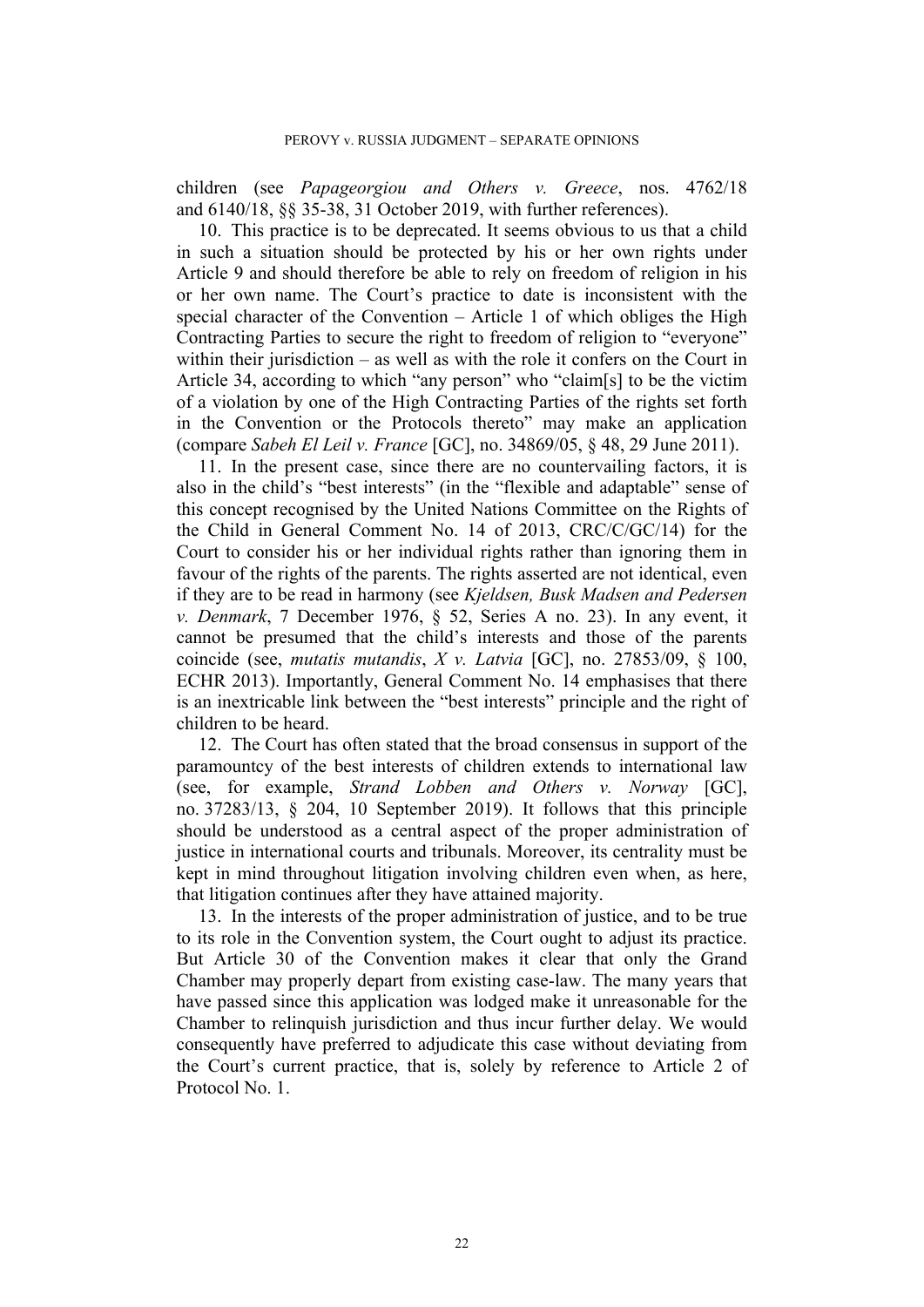14. Admittedly the Court's previous approach, seen from the child's individual perspective, has certain disadvantages. However, the present case also highlights the weaknesses of an individualised approach. It seems quite difficult to establish what the child was feeling and experiencing at the material time of the facts. The child's recorded statements (see paragraph 23 of the judgment) should also be read with caution. As witnesses, children are in a world of their own which does not correspond to that of adults. Last but not least, it was of course not the child who initiated the domestic proceedings and ultimately brought the case before the Court.

## **D. The violation of the child's right to freedom of religion**

15. Nevertheless, in the light of the majority's decision to rule on the merits of the child's complaint under Article 9, it is appropriate for us to briefly explain why, even if he was not pressured either to kiss the crucifix or to make the sign of the cross, we are of the opinion that his right to freedom of religion was violated.

16. The third applicant was only seven years old at the time of the rite. At that age, he could be easily influenced (see, *mutatis mutandis*, *Dahlab v. Switzerland* (dec.), no. 42393/98, ECHR 2001-V). In addition, as mentioned in paragraphs 10 and 11 of the judgment, the rite was conducted on his first day of regular schooling, a milestone in one's life. Owing to these circumstances, he had not yet acquired the necessary experience to identify the rite as exceptional, and hence distinct from the schedule of a normal school day. Further, the child did not have the maturity to dissociate the school authorities from the rite. As a result, he experienced distress as witnessed by his parents (see paragraph 14 of the judgment). We therefore argue that the third applicant was particularly likely to be influenced.

17. This was all the more so given that active religious observance cannot be equated to the presence of an essentially passive symbol (contrast *Lautsi and Others*, cited above, § 72). *In casu*, the rite took on a particularly active dimension: the priest not only sang prayers but also distributed paper icons that were meant to be taken back home by the children. In our humble opinion, this aspect of the ceremony has an arguably more lasting effect on children than a prayer or incense and holy water.

18. Moreover, as mentioned in paragraph 11 of the judgment, the teacher explicitly drew the priest's attention to the presence of a student "of another faith" (compare *Grzelak*, cited above, § 92). The majority conclude in paragraphs 74 and 75 that the State concerned did not breach its duty of religious neutrality, and justify this on the grounds that the third applicant's involvement in the rite of blessing was limited to his "mere presence". We respectfully disagree as regards the following aspects.

19. Firstly, as the majority rightly state, the priest had been informed by the teacher that a pupil was of a different faith. However, the teacher did not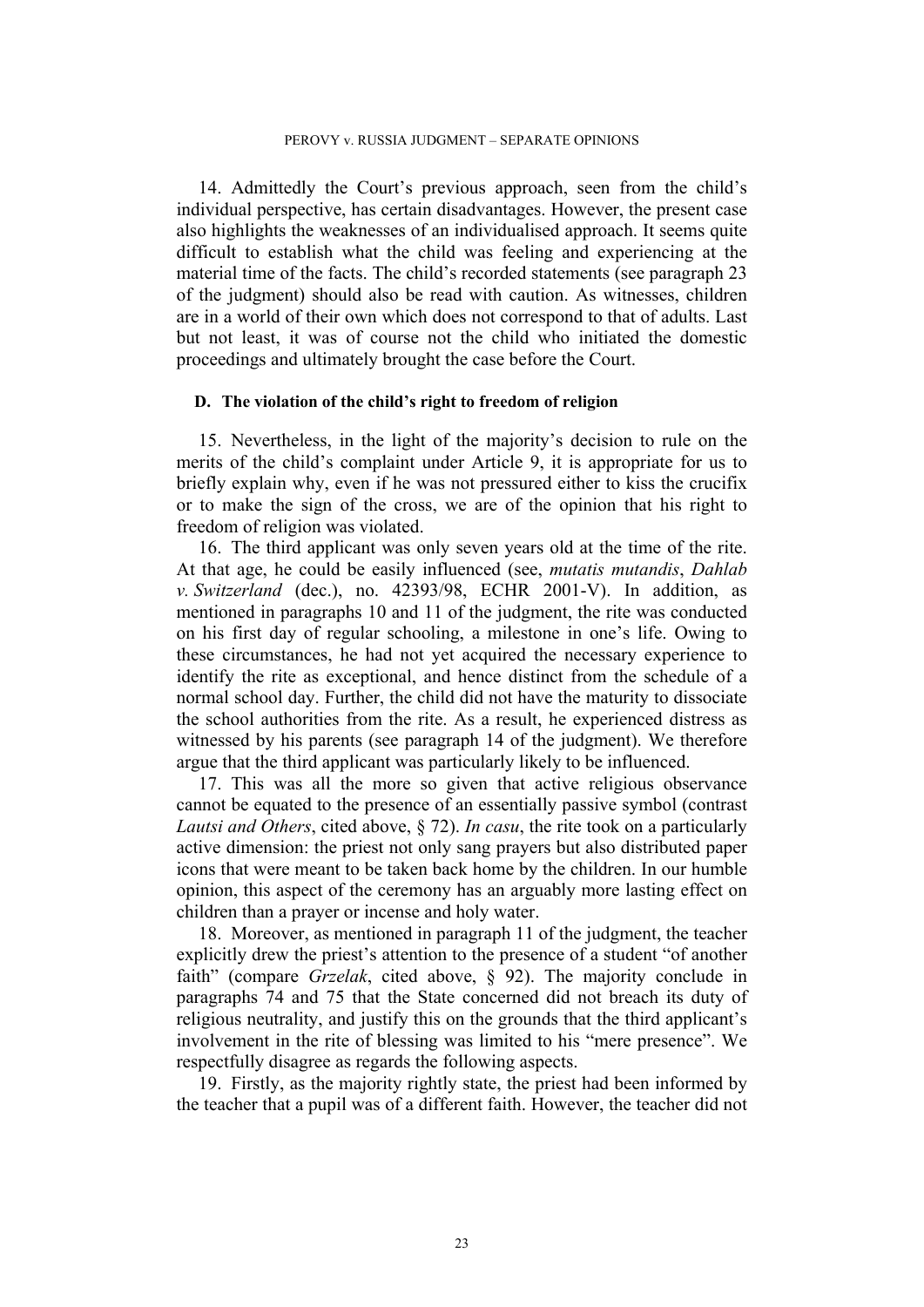consider it appropriate to explain the situation to the third applicant and to offer him the possibility of leaving if he felt uncomfortable. On the one hand, the behaviour of the priest cannot be attributed to the school. On the other hand, the teacher should not have delegated her responsibility to the priest either. She was primarily responsible for ensuring that the school maintained religious neutrality in this situation.

20. Secondly, we respectfully disagree with the majority's emphasis on the "mere presence" required of the third applicant. In a similar case, the Supreme Court of the United States ruled that the child's mere presence during a religious observance, that is to say, being in attendance and remaining silent, signified more than respect in a school context. Indeed, "[w]hat matters is that ... a reasonable dissenter in this milieu could believe that the group exercise signified her own participation or approval of it" (see the judgment of 24 June 1992, *Lee v. Weisman*, 505 U.S. 577, Justice Kennedy writing for the majority, at 593).

21. Thirdly, the majority state in paragraph 73 that there is no right "not to witness individual or collective manifestations of other religious or non-religious beliefs and convictions". Although we agree on the substance, we find it relevant to temper this statement, given the particular school context in which the facts took place. In our opinion, pupils are particularly likely to be influenced, as they find themselves in a hierarchical relationship with the school authorities and their teachers. Witnessing religious observance in those circumstances therefore has a greater impact on children than in a peer-to-peer relationship. The US Supreme Court rightly stated that "[p]rayer exercises in elementary and secondary schools carry a particular risk of indirect coercion" and that "[w]hat to most believers may seem nothing more than a reasonable request that the nonbeliever respect their religious practices, in a school context may appear to the nonbeliever or dissenter to be an attempt to employ the machinery of the State to enforce a religious orthodoxy" (see *Lee v. Weisman*, cited above, 592).

22. Finally, we also disagree with the reference to the blessing as simply an isolated incident (see paragraphs 66 and 76 of the judgment) and therefore of a negligible character. We once again refer to the US Supreme Court: "The injury caused by the government's action, and the reason why Daniel and Deborah Weisman object to it, is that the State, in a school setting, in effect required participation in a religious exercise. It is, we concede, a brief exercise during which the individual can concentrate on joining its message, meditate on her own religion, or let her mind wander. But the embarrassment and the intrusion of the religious exercise cannot be refuted by arguing that these prayers ... are of a *de minimis* character. To do so would be an affront to the rabbi who offered them and to all those for whom the prayers were an essential and profound recognition of divine authority. And for the same reason, we think that the intrusion is greater